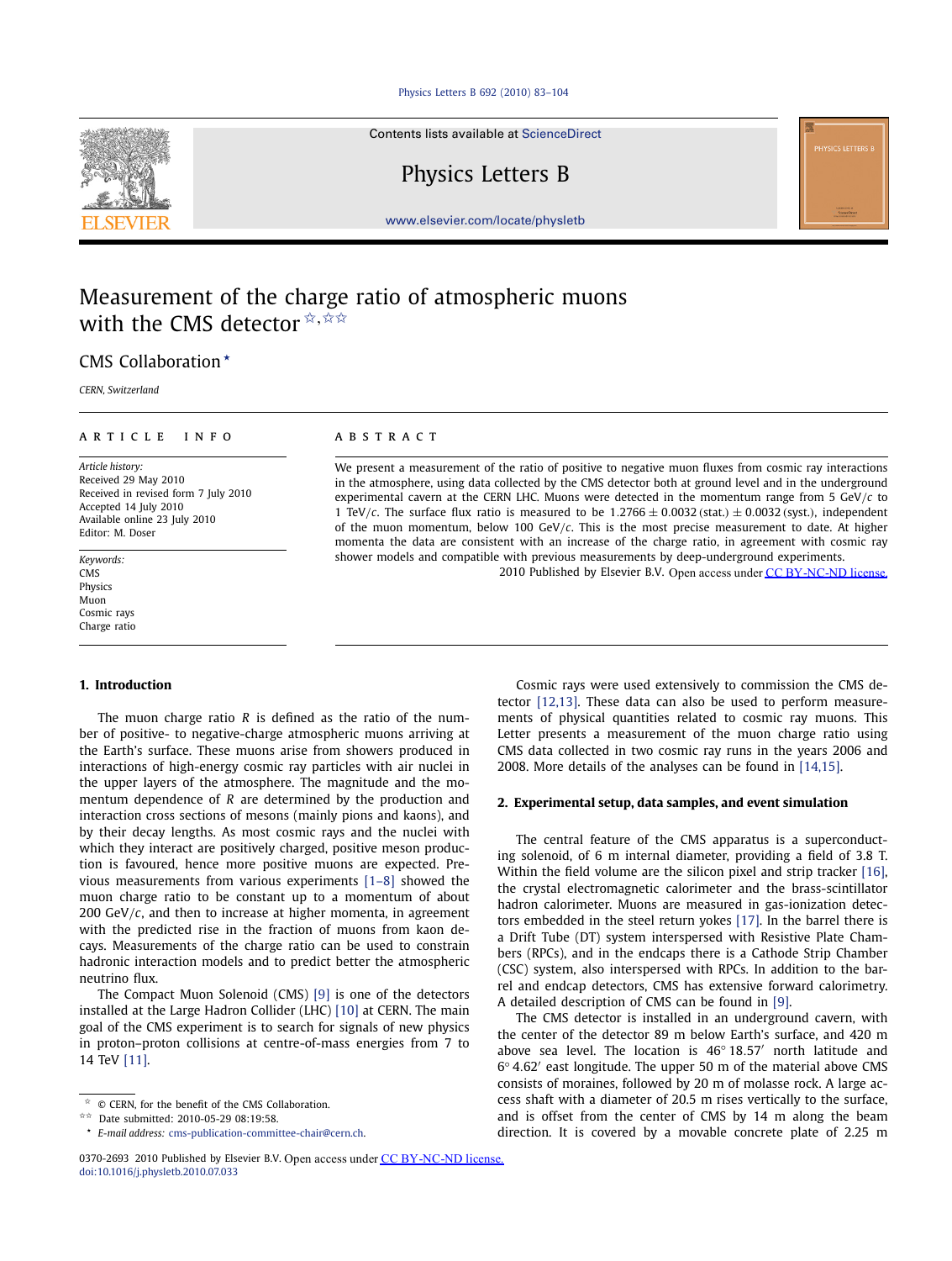<span id="page-1-0"></span>

Fig. 1. Cosmic-ray muons crossing the CMS detector. The upper two pictures display muons from 2008 underground data, leaving signals in the muon system, tracking detectors and calorimeters. A standalone track (top left) and a pair of global half-tracks (top right) are shown. The bottom plot depicts a muon from 2006 surface data crossing the muon chambers at the bottom of CMS.

thickness. Thus, depending on the point of impact on CMS, the total material traversed by close-to-vertical muons changes from approximately 6 to 175 meters of water equivalent.

The CMS experiment uses a right-handed coordinate system, with the origin at the nominal proton–proton collision point, the *x* axis pointing towards the center of the LHC ring, the *y* axis pointing upwards (perpendicular to the LHC plane), and the *z* axis pointing along the anticlockwise beam-direction, at geographic azimuth 280.8◦ (approximately west). The angle between the CMS *y* axis and the zenith direction is 0.8◦. This small difference is neglected in the analysis, and the angle of the muons relative to the *y* axis is used to represent the zenith angle  $\theta$ <sub>z</sub>.

At the center of the detector, the magnetic field is parallel to the central axis of the solenoid, which is aligned with the *z* axis. Muon momenta are reconstructed by measuring the curvature of the muon trajectory projected on the *xy* plane, which yields the component of muon momentum transverse to the *z* axis,  $p_T = p \sin \theta$ , where  $\theta$  is the polar angle with respect to the *z* axis. This configuration is favourable for the reconstruction of atmospheric muons, providing a strong magnetic bending for muons traversing the detector, at any incident azimuthal angle *φ* around the *z* axis. Full tracking of muons is available in the polar angle range  $10^{\circ} < \theta < 170^{\circ}$ .

CMS collected cosmic ray data in several runs during the final years of detector construction and commissioning. Data from the Magnet Test and Cosmic Challenge in 2006 (MTCC) [\[12\]](#page-8-0) and the Cosmic Run At Four Tesla in 2008 (CRAFT08) [\[13\]](#page-8-0) are used in the analysis reported here.

In August 2006 the CMS detector was pre-assembled on the surface before being lowered into the cavern. In this configuration no material above the detector was present, apart from the thin metal roof of the assembly hall. A small fraction of each of the subdetectors was instrumented and operating at the time. The details of the MTCC setup are described in [\[12,14\].](#page-8-0) About 25 million cosmic-muon events were recorded during the first phase of the MTCC with the magnet at a number of field values ranging from 3.67 to 4.00 T.

The CRAFT08 campaign was a sustained data-taking exercise in October and November 2008 with the CMS detector fully assembled in its final underground position. The full detector, ready for collecting data from LHC, participated in the run, with the magnet at the nominal field of 3.8 T. Approximately 270 million cosmicmuon events were recorded.

Single cosmic muons are simulated using the Monte Carlo event generator CMSCGEN [\[18,19\],](#page-8-0) which makes use of parameterizations of the distributions of the muon energy and incidence angle based on the air shower program CORSIKA [\[20\].](#page-8-0) The CMS detector response is simulated using the GEANT4 program [\[21\],](#page-8-0) which takes into account the effects of energy loss, multiple scattering, and showering in the detector. A map [\[19\]](#page-8-0) describing the various materials between the Earth's surface and the CMS detector is used to obtain the average expected energy loss of simulated muons as a function of their energy, impact point, and incidence direction at the surface.

#### **3. Cosmic-muon reconstruction**

Muon tracking in CMS can be performed with the all-silicon tracker at the heart of the detector, and with either three or four stations of muon chambers installed outside the solenoid, sandwiched between steel layers serving both as hadron absorbers and as a return yoke for the magnetic field.

Three types of muon-track reconstruction were designed for cosmic muons not originating from an LHC proton–proton colli-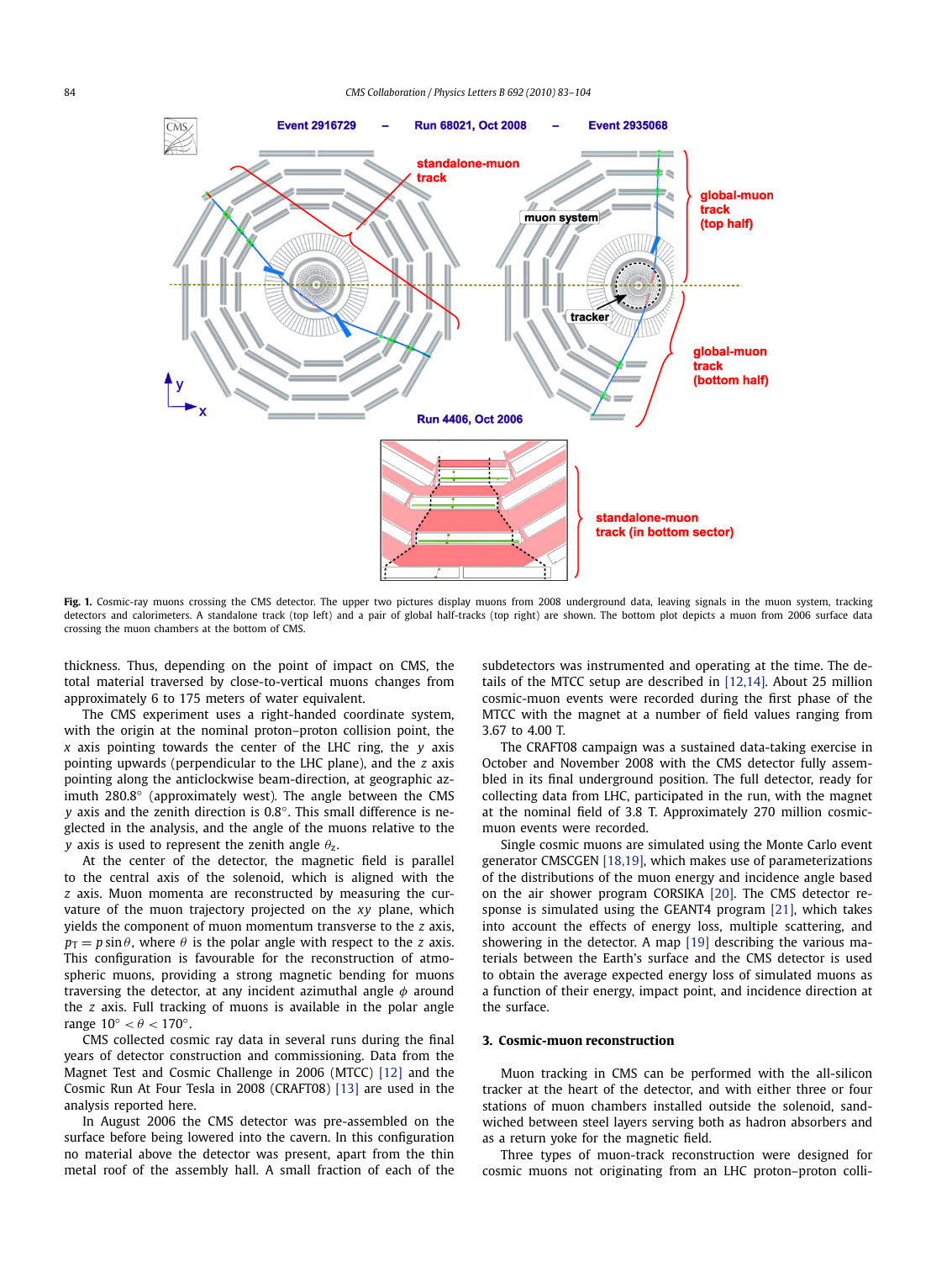<span id="page-2-0"></span>

Fig. 2. (a) Normalized muon  $p_T$  distributions, for the global (closed circles) and standalone-muon analyses (open circles), at the PCA. Differences in the distributions are expected, as the global and standalone-track fits have different momentum resolutions and acceptances. (b) Comparison of the  $(q/p_T)$  resolution estimate  $d_{C_T}$  (closed circles) with the true  $C_T$  resolution (hatched histogram), obtained from simulated global muons.

sion [\[22\]:](#page-8-0) a standalone-muon track includes only hits from the muon detectors; a tracker track includes only hits from the silicon tracker; and a global-muon track combines hits from the muon system and the silicon tracker in a combined track fit. For a cosmic muon that crosses the whole CMS detector, illustrated in [Fig. 1\(](#page-1-0)top), each of the above types of tracks can be fitted separately in the top and bottom halves of CMS. Alternatively, a single track fit can be made including hits from the top and bottom halves of CMS. The direction of the muon is assumed to be downwards, and the muon charge is defined accordingly. The fraction of upgoing muons is known to be less than 1 ppm, negligible for this analysis.

The analysis based on 2006 MTCC data uses standalone muons. The detector setup in the MTCC consisted of the full solenoid, the steel return yoke, and various parts of subdetectors, including the fraction of the muon system depicted in [Fig. 1\(](#page-1-0)bottom). Since the muons were measured only in one half of the detector, the momentum resolution is poorer than in the standalonemuon analysis using the complete detector. Having the detector on the surface, however, permitted the collection of a large number of low-momentum muons, down to a momentum of 5 GeV*/c*, allowing for a precise measurement of the charge ratio in the lowmomentum range.

Two analyses based on the 2008 CRAFT08 underground data are performed, one using standalone muons and the other using global muons. The underground global-muon analysis (GLB) profits from the excellent momentum resolution and charge determination of global-muon tracks, but requires that the muon passes through the silicon tracker. The underground standalonemuon analysis (STA) profits from the larger acceptance of the muon chambers and yields approximately eight times as many muons as the global-muon analysis. In a standalone cosmic-muon fit spanning the whole diameter of the muon detector [\(Fig. 1\)](#page-1-0), the momentum resolution is significantly improved compared to a standalone fit using only half the detector. The improvement varies from a factor of four at low momentum to more than a factor of ten for momenta above 100 GeV*/c* [\[22\].](#page-8-0)

The event readout is triggered by the coincidence of muon signals in at least two (out of four) muon stations. In the MTCC analysis a DT-based trigger was employed, while in CRAFT both the DT and RPC trigger systems were used.

The "maximum detectable momentum",  $p_{\text{mdm}}$ , defined as the momentum for which the curvature of a muon track is measured to be one standard deviation away from zero, is around 200 GeV*/c* for standalone-muon tracks in one half of the detector, around 10 TeV*/c* for standalone-muon tracks traversing the entire detector, and in excess of 20 TeV*/c* for global-muon tracks. The distribution of the transverse momentum  $(p_T^{PCA})$ , calculated at the point of closest approach (PCA) to the nominal proton–proton collision point taking into account the energy loss in the detector, is depicted in Fig. 2(a) for the muons selected in the global and standalone-muon underground analyses.

The redundancy of the different tracking systems in the complete CMS detector allows the determination of the momentum resolution and rate of charge misassignment (the fraction of muons reconstructed with incorrect charge) directly in data. In the globalmuon analysis, the half-difference of the track curvatures measured in the top half and the bottom half of the detector  $d_{Cr}$  is used to measure the resolution of the half-sum  $C_T$ :

$$
C_{\text{T}} \equiv \left(\frac{q}{p_{\text{T}}}\right)_{\text{average}} = \frac{1}{2} \left[ \left(\frac{q}{p_{\text{T}}}\right)_{\text{top}} + \left(\frac{q}{p_{\text{T}}}\right)_{\text{bottom}} \right],
$$
  

$$
d_{\text{C}_{\text{T}}} \equiv \frac{1}{2} \left[ \left(\frac{q}{p_{\text{T}}}\right)_{\text{top}} - \left(\frac{q}{p_{\text{T}}}\right)_{\text{bottom}} \right],
$$
 (1)

where  $p_T$  is the transverse momentum and *q* the charge sign of the muon. Both the core and the tails of the resolution distribution are well reproduced by the  $d_{Cr}$  estimator, as demonstrated for simulated events in Fig. 2(b).

In the underground standalone-muon analysis, an independently reconstructed tracker track is available in 40% of the selected events. The comparison of the charge and momentum measured for the tracker track and for the standalone-muon track gives a measure of the tracking resolution both in data and in simulated events.

All three analyses measure the charge ratio in events with a single cosmic ray muon, rejecting events with more than one muon detected.

#### **4. Event selection and analysis**

#### *4.1. Analysis of surface data*

The cosmic-muon charge ratio was measured by CMS for the first time using MTCC data [\[14\].](#page-8-0) For this analysis, only the bottom sector in two (out of five) wheels of the barrel muon system (DT) is used. Selection accepts only muons triggered and reconstructed in a perfectly left–right symmetric fiducial volume with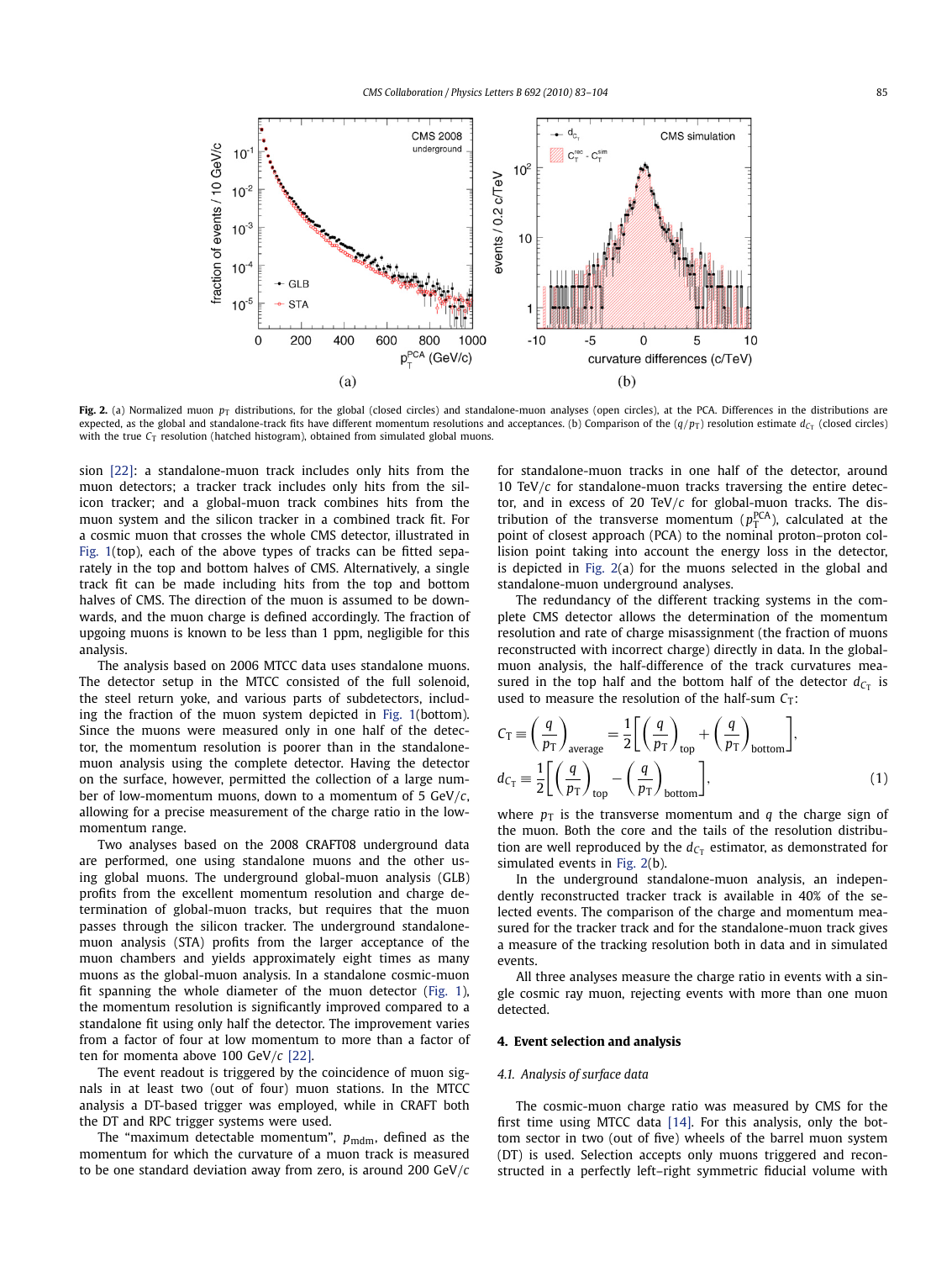<span id="page-3-0"></span>

Fig. 3. Uncorrected charge ratio, together with the statistical uncertainty. (a) From 2006 MTCC data, as a function of the measured muon momentum. (b) For the global (closed circles) and standalone-muon analyses (open circles), as a function of the measured  $p<sub>T</sub>$  at the PCA.

respect to the vertical axis, emphasized in [Fig. 1\(](#page-1-0)bottom), ensuring a charge-symmetric acceptance. About 330 000 events pass the fiducial-volume and track-quality selections. The measured muon charge ratio and its statistical uncertainty are displayed in Fig. 3(a), as a function of the measured muon momentum, before any correction due to detector effects is applied.

The probability of charge misassignment is small for lowmomentum muons. At high momenta, resolution effects increase the chance of charge misassignment thus lowering the measured value of the charge ratio. Only muons with a measured momentum below  $p_{\text{mdm}} = 200 \text{ GeV}/c$  are included in the analysis.

#### *4.2. Underground global-muon analysis*

The 2008 data were recorded using a single-muon trigger requiring the coincidence of muon hits in at least two muon detector layers. Triggers from the DT or RPC systems in the top or the bottom halves of the detector were accepted. The trigger efficiency is high for muons with sufficient momentum (a few GeV*/c*) to penetrate several layers of the steel return yoke [\[23\].](#page-8-0) The subsequent event selection is designed to ensure good track quality and high efficiency.

The muon trajectory in each half of the detector is required to contain at least 20 (out of 44 possible) hits in the DT system. Of these 20 hits, at least 3 hits are required to measure the longitudinal coordinate (*z*), ensuring a good measurement of the polar angle. The muon trajectory is required to contain no hits in the muon or tracker endcaps. The two halves, top and bottom, of each cosmic-muon trajectory are required to be reconstructed as two separate track segments in the silicon tracker, each containing at least 5 hits (out of 12 possible) in the tracker outer barrel system. A loose cut is applied to the normalized  $\chi^2$  of each of the two global-muon fits and the polar angles are required to match within  $|\Delta \cot \theta|$  < 0.2, in order to suppress the small background from multi-muon cosmic shower events. The average transverse momentum of each muon, measured at the PCA, is required to be greater than 10 GeV*/c* in order to ensure that the muon is able to traverse the entire CMS detector. All selection requirements are applied to the top and bottom muon trajectories.

While the main shaft of the CMS underground area is symmetric with respect to the *yz* plane, the two auxiliary access shafts are located at asymmetric positions with respect to this plane (cf. Section [2\)](#page-0-0). This causes the geometrical acceptance of the detector to be asymmetric for muons of different charges, since the CMS magnetic field is aligned with the *z* axis. To remove this effect, muon tracks that cross these auxiliary shafts are not considered in the analysis, nor are muons that cross the mirror images of those regions with respect to the  $x = 0$  plane. We refer to this requirement as "symmetric selection".

About 245 000 muons are selected. The muon  $p<sub>T</sub>$  distribution is reported in [Fig. 2\(](#page-2-0)a) for the selected muons. Fig. 3(b) depicts the measured uncorrected charge ratio as a function of  $p_T^{PCA}$ .

#### *4.3. Underground standalone-muon analysis*

In this analysis the particle trajectory is reconstructed using only the hits in the barrel muon system (DT and RPC). To select muon tracks that are fully contained in the barrel region, events with hits in the endcap CSCs are rejected. A single track is reconstructed using the information from both halves of the detector. Only one standalone muon per event is allowed.

Muon tracks are required to have a transverse momentum, measured at the PCA, larger than 10 GeV*/c*. At least 45 muon hits (out of 88 possible) are required to be associated with the track. The muon trajectory in the event is also reconstructed as two standalone-muon tracks, one in the upper and one in the lower half of the detector, with more than 20 hits (out of 44 possible) each.

In order to ensure a good track-quality, further selection criteria are applied to the tracks: the normalized  $\chi^2$  of each reconstructed muon track must be less than 5, the impact parameter in the *xy* plane must be less than 100 cm, the track direction at PCA must be vertical within 42° in  $\theta$  and 60° in  $\phi$ , and the track PCA must lie within the range |*z*| *<* 600 cm. A "symmetric selection" is also applied as in the global-muon analysis. The number of muons selected is 1.6 million.

The analysis relies on the simulation to correct for charge misassignment and momentum resolution effects, using the data with both a standalone and a tracker track in the event to perform further corrections and estimate systematic uncertainties. From the comparison of tracks reconstructed both in the tracker and in the muon system, the probability of charge misassignment is known to be well below 1% for  $p_T^{PCA} < 0.5$  TeV/*c*, increasing up to about 1.5% in the highest momentum bin. The difference observed between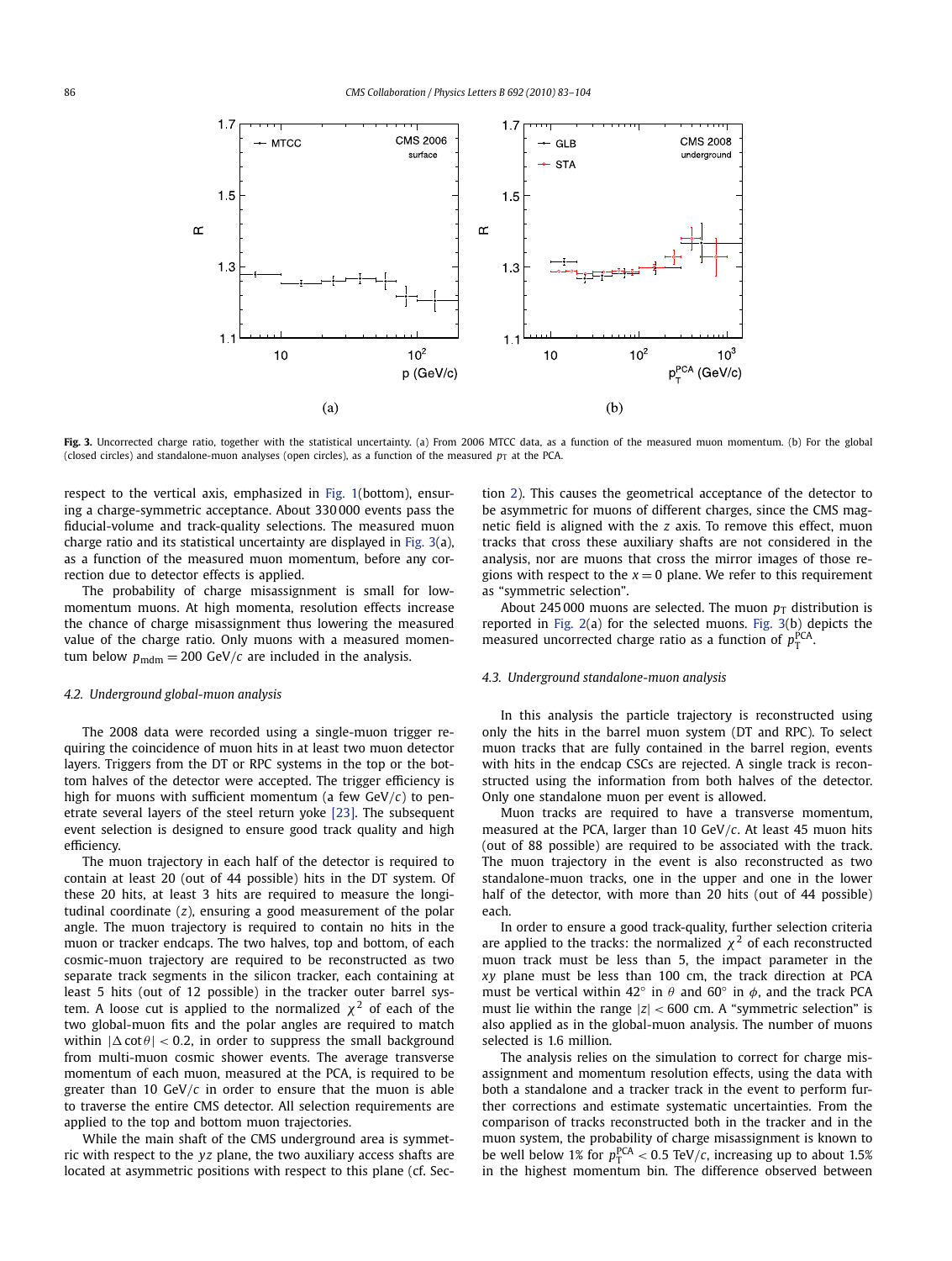data and simulation in the subsample of events that include a tracker track is taken into account to correct the charge misassignment and to assign the related systematic uncertainty, as explained in Section [6.](#page-5-0)

The muon momentum scale and resolution are determined by comparing the transverse momentum of the standalone-muon track to that of the associated tracker track, and are accurately modeled by the simulation. Therefore the momentum unfolding, which provides an estimate of the true momentum of the muon tracks from the measured momentum, can be based on the simulation. An uncertainty on the momentum resolution for all events, including those without a tracker track, is taken into account as a systematic uncertainty. The momentum scale in the tracker volume is set by the magnetic field, which is known to a precision better than 0.1% [\[24\],](#page-8-0) as confirmed by additional checks performed with early LHC data [\[25\].](#page-8-0) The uncorrected muon charge ratio is shown in [Fig. 3\(](#page-3-0)b) as a function of  $p_T^{\text{PCA}}$ .

#### **5. Corrections for energy loss and resolution**

In order to express the charge ratio measurement as a function of the true momentum at the surface of the Earth, the measured momentum inside the CMS detector has to be corrected for energy lost between the surface of the Earth and the point of measurement. Furthermore, corrections need to be applied for migration of entries from bin to bin due to momentum resolution and for possible misassignment of the muon charge.

#### *5.1. Energy-loss correction*

In the MTCC analysis the measured muons are propagated back to the top of CMS, correcting for expected momentum loss and bending in the magnetic field. In addition, the effect of charge misassignment is estimated using simulated events, and a bin-by-bin correction is applied to the measured charge ratio.

For the muons selected in the global and standalone-muon analyses of the 2008 underground data, the average expected energy loss depends strongly on the path followed through the Earth. The underground measurements are corrected for this effect by propagating the trajectory of individual muons back to the Earth's surface, using the same material model as in the simulation (cf. Section [2\)](#page-0-0). Energy loss in matter is about 0.15% higher for  $\mu^+$  than for  $\mu^-$  due to slightly larger ionization losses [\[7\].](#page-8-0) This difference is taken into account in the energy-loss correction, but affects the measured charge ratio by less than 0.3% over the entire momentum range.

#### *5.2. Unfolding the momentum spectrum*

In the underground data analyses, momentum resolution effects in the detector are corrected using an unfolding technique, applied to the charge-signed inverse momentum  $C = q/p$ . In this procedure *p* represents the measured momentum extrapolated to the Earth's surface, where the correlation with the true muon momentum is highest.

The momentum measured at the PCA is propagated first to the top of CMS, accounting for the magnetic field and the amount of material traversed, and then from the top of CMS to the surface of the Earth, following a straight line. The angular resolution of the detector is better than 5 mrad. Only muons with an estimated momentum above 30 GeV*/c* after this correction are kept in the analyses.

Given a vector of true muon counts  $N_j^{\text{true}}$  matrix inversion is used to compute the best estimator  $\widetilde{N}_i^{\text{true}}$  from the vector of observed muon counts  $N_i^{\text{measured}}$ :



**Fig. 4.** Charge ratio for the surface analysis, as a function of the muon momentum, corrected for energy loss in the detector and for charge misassignment, after propagating the muon track to the entry point in CMS. The thick error bars denote the statistical uncertainty and the thin error bars statistical and systematic uncertainties added in quadrature.

$$
N_i^{\text{measured}} = \sum_j M_{ij} N_j^{\text{true}},
$$
  

$$
\widetilde{N}_i^{\text{true}} = \sum_j \widetilde{M}_{ij}^{-1} N_j^{\text{measured}}.
$$
 (2)

The migration matrix element  $M_{ij}$  is the probability that a muon with true *C* (*C*true) in bin *j* is observed with a measured *C*  $(C^{\text{measured}})$  in bin *i*.  $\widetilde{M}_{ij}$  is an approximation of the exact migration matrix, and is constructed differently for the global and standalone-muon analyses.

In the standalone-muon analysis the migration matrix estimator is extracted by comparing the true momentum to the reconstructed momentum in simulated events.

In the global-muon analysis the approximate migration matrix is derived directly from the data. For each muon, the *C* values measured in the top and the bottom half of the detector are propagated individually to the Earth's surface. The estimated true *C* is then defined as  $\widetilde{C}^{\text{true}} = (C_{\text{top}} + C_{\text{bottom}})/2$ , and the measured values *C*<sub>top</sub> and *C*<sub>bottom</sub> are used to represent  $\tilde{C}^{\text{measured}}$ . They both have the desired property  $\widetilde{C}^{\text{measured}} = \widetilde{C}^{\text{true}} \pm d_C$ , where  $d_C$  is the C resolution estimator, defined as  $d_C = (C_{top} - C_{bottom})/2$ . The matrix  $\widetilde{M}_{ij}$  is then populated using these estimated values, for all muons in the selected event sample. As the resolution estimator  $d_C$  gives a good representation of the actual resolution of *C*true [\(Fig. 2\(](#page-2-0)b)), this procedure yields a good approximation of the true migration matrix *Mij*.

In both analyses, variations of the energy loss around the expected value are taken into account in the unfolding procedure by applying an additional 10% Gaussian smearing of the energy-loss correction to the measured momentum when forming the migration matrix. This approximation is based on simulation studies using GEANT4.

The muon counts  $N_i$  correspond to the bins of the histograms in which the corrected charge ratio results are presented. The bin boundaries were chosen such that the migration between bins is small. The values of the off-diagonal elements of the migration matrix are below 0.1 in the global-muon analysis and less than 0.2 in the standalone-muon analysis.

The measurement of the charge ratio using 2006 data, corrected for energy loss in the detector and for charge misassignment, is depicted in Fig. 4 as a function of the muon momentum, together with the statistical and systematic uncertainties.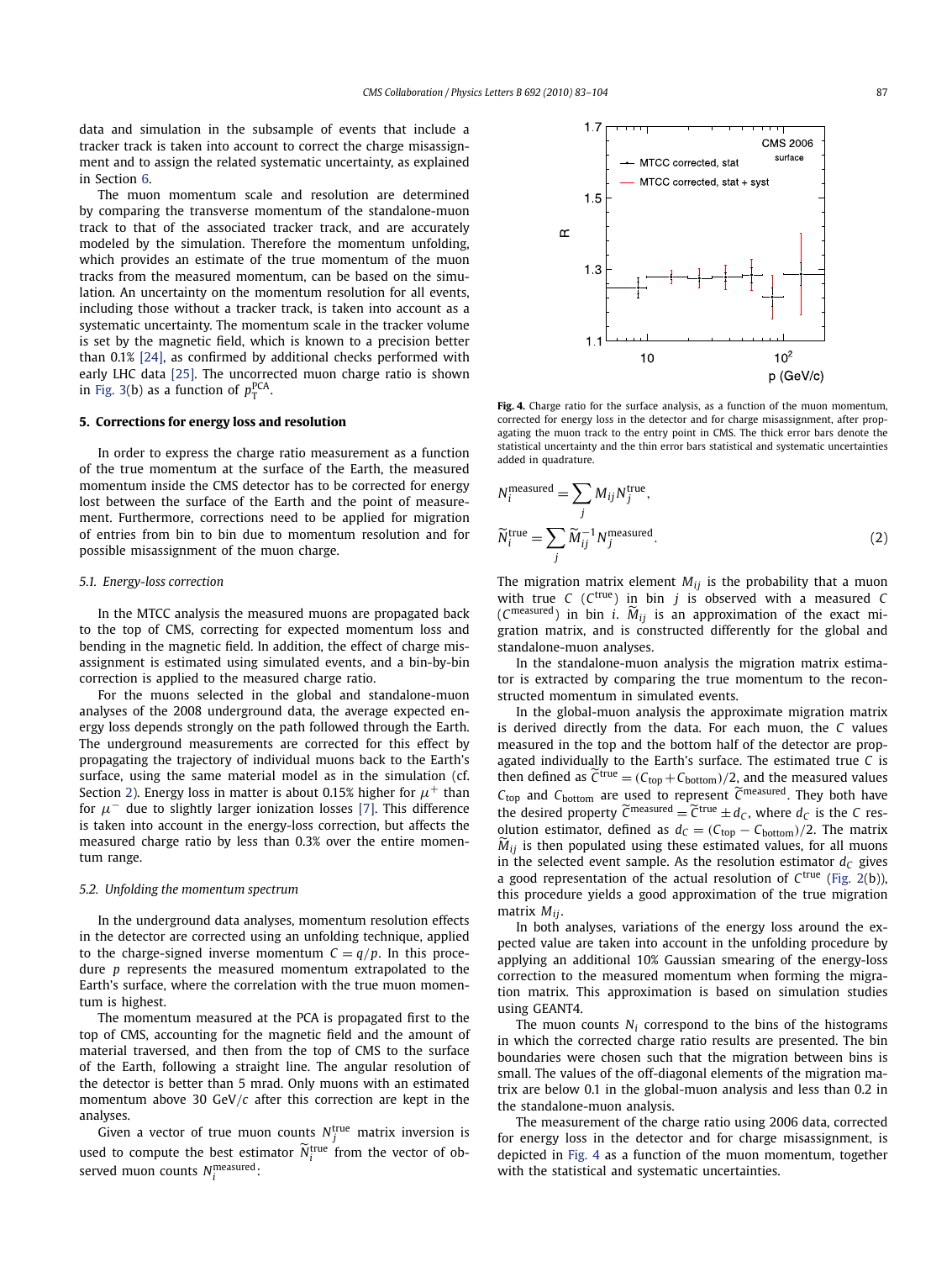<span id="page-5-0"></span>

**Fig. 5.** Muon charge ratio as a function of the muon momentum at the Earth's surface for (a) global and (b) standalone-muon analyses. Open squares indicate the uncorrected ratio, including full alignment. Closed circles show the unfolded charge ratio with statistical errors only. The lines denote the statistical and systematic uncertainties added in quadrature.

The measurements of the muon charge ratio in the global and standalone-muon analyses of 2008 data are displayed in Fig. 5, as a function of the muon momentum. The "raw" result is based on the final alignment including the scale correction discussed in Section 6. The "corrected" results are based on the unfolding and, for the standalone-muon analysis, include an additional chargemisassignment correction.

#### **6. Systematic uncertainties**

Systematic uncertainties arise from reconstruction and instrumental effects that can affect differently the detection efficiency and momentum measurement of  $\mu^+$  and  $\mu^-$ . They are evaluated as a function of the muon momentum at the Earth's surface.

The CMS magnetic field is known with high precision in the region inside the superconducting solenoid, and with less precision in the steel return yoke [\[24\].](#page-8-0) Systematic effects on the charge ratio due to the uncertainty on the magnetic field are less than 1%.

A possible bias in the positive and negative muon rates detected underground, due to asymmetries in detector acceptance and uncertainties in the material densities used in the material map (known within 5%), yields a non-negligible uncertainty on the charge ratio only in the lowest momentum bin. The additional effect of the selection cuts is generally small, well below 1%.

The effect of muon production in the nearby rock, either by nuclear photoproduction,  $\mu^+\mu^-$  production via bremsstrahlung or deep inelastic muon–nucleus scattering, is found to be negligible [\[26\].](#page-8-0)

The requirement of a muon trigger in the detector leads to a small difference in efficiency for positive and negative muons, below 1%, which is correlated between the two underground analyses. Both analyses estimate a possible systematic bias induced by the trigger by employing a so-called tag-and-probe technique, using information from both halves of the detector and, in the case of the standalone-muon analysis, information from the independent DT or RPC muon triggers.

In the global-muon analysis the effect of charge misassignment is small, ranging from less than 0.01% at 10 GeV*/c* to about 1% at 500 GeV/ $c$ , and it is corrected by the unfolding procedure, using the data-driven resolution estimator defined in Eq. [\(1\).](#page-2-0)

In the standalone-muon analysis the charge misassignment correction to the charge ratio, included in the unfolding matrix, is based on simulated events and tested in real data using the subsample of standalone muons with an associated tracker track. A higher rate of charge misassignment is observed in data than in simulation, with a maximum absolute discrepancy of 3% in the highest momentum bin. Since this discrepancy could not be attributed unambiguously to the standalone-muon tracks, a correction is applied equal to 50% of the full effect observed in data, with a systematic uncertainty equal to the correction itself.

The precise alignment of all the tracking-detector components is crucial for accurate reconstruction of high- $p<sub>T</sub>$  muons, whose trajectories have only a small curvature in the detector. Cosmic muon tracks from the same 2008 data set used for this analysis are employed to perform such an alignment of the silicon tracker and muon system [\[27,28\].](#page-8-0) Possible effects from potential residual misalignment that could lead to momentum migrations and incorrect charge assignments are evaluated by studying various realistic missalignment scenarios in data and simulation. Only the two highest momentum bins are potentially affected by misalignment, as expected, yielding a bias in the charge ratio around 1% in the two highest-momentum bins for the global-muon analysis. For the standalone-muon analysis, the effect in the charge ratio is less than 1% up to 400 GeV*/c*, and around 4% in the highestmomentum bin.

A global deformation of the detector could be missed during the alignment procedures (a so-called " $χ²$ -invariant" or "weak" mode [\[29\]\)](#page-8-0), and potentially affect the charge ratio. The most problematic deformation would be a mode which caused a constant offset in  $q/p_T^{\text{PCA}}$ , different from zero, affecting the momentum scale for cosmic muons of opposite charge in opposite directions. A twoparameter fit of the simulated  $q/p_T^{\text{PCA}}$  distribution to the data is performed using muons in the range  $p_T^{\text{PCA}} > 200 \text{ GeV}/c$ , leaving the unknown charge ratio and the  $q/p_T^{PCA}$  offset in the simulation to vary freely in the fit. An offset of  $0.043 \pm 0.022$  *c*/TeV is found. The measured muon momenta are corrected for this offset and its uncertainty is included as an additional systematic uncertainty on *R*, fully correlated between the two underground measurements, of the order of 1% and 4% respectively in the two highest momentum bins.

In the 2006 MTCC analysis, systematic uncertainties arise mainly from the finite precision of the detector alignment parameters, from the correction of the charge misassignment probability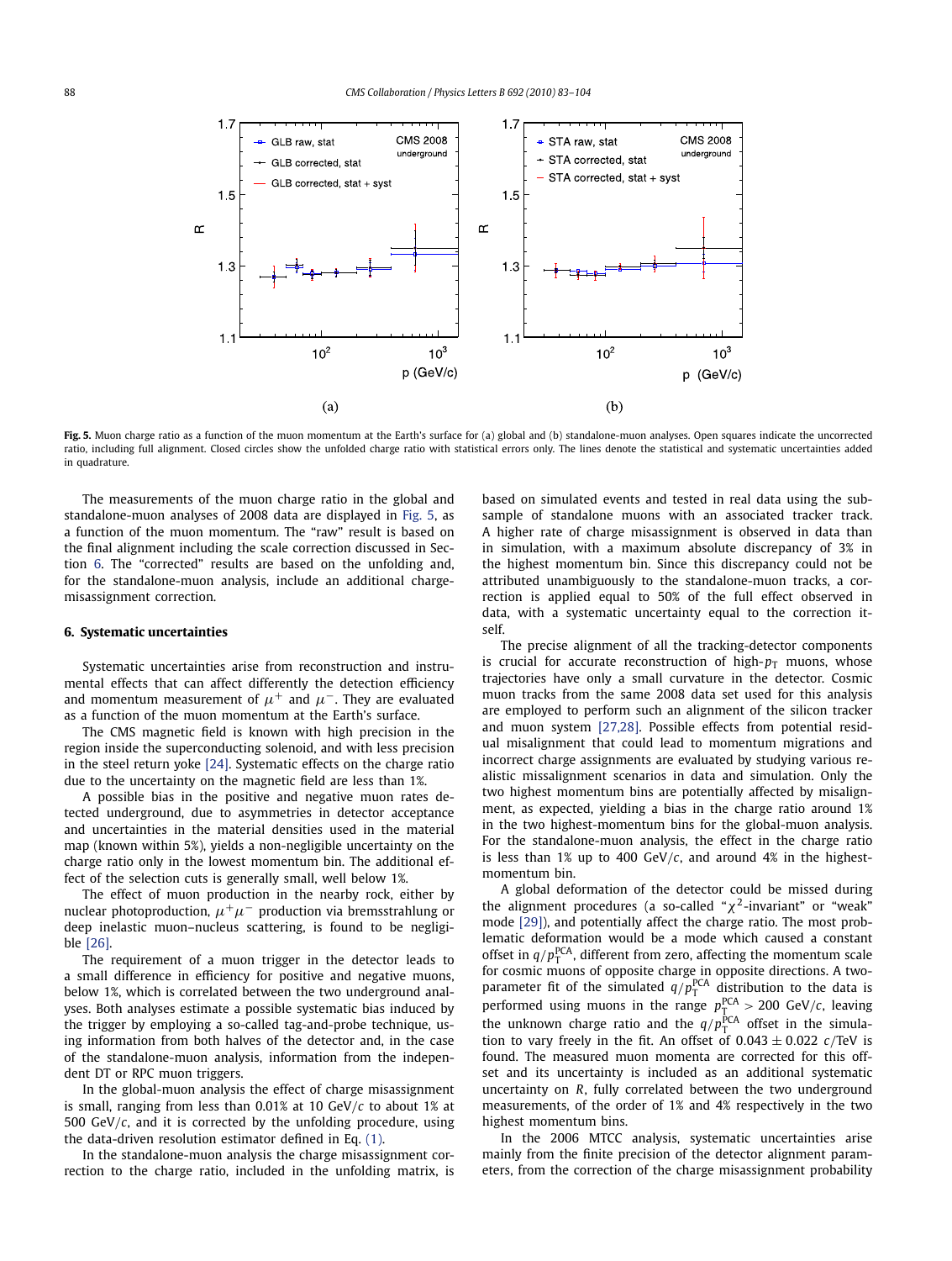#### <span id="page-6-0"></span>**Table 1**

Charge ratio *R* and relative statistical (stat.) and systematic (syst.) uncertainties in bins of  $p$  (in GeV/ $c$ ), for surface data and both analyses of underground data. The relative uncertainties are expressed in %.

| $p$ range   | 2006 surface      |                   |       | 2008 global-muon         |                          |       | 2008 standalone-muon |                          |                          |
|-------------|-------------------|-------------------|-------|--------------------------|--------------------------|-------|----------------------|--------------------------|--------------------------|
|             | R                 | stat.             | syst. | R                        | stat.                    | syst. | D<br>$\mathbf{v}$    | stat.                    | syst.                    |
| $5 - 10$    | 1.249             | 2.3               | 1.3   | $-$                      | $\qquad \qquad -$        | $-$   | $-$                  | $\qquad \qquad -$        | $\overline{\phantom{0}}$ |
| $10 - 20$   | 1.279             | 0.5               | 1.5   | $\overline{\phantom{0}}$ | -                        | -     | -                    | -                        |                          |
| $20 - 30$   | 1.276             | 0.7               | 2.1   | $-$                      | $\overline{\phantom{0}}$ | $-$   | $\qquad \qquad -$    | $\overline{\phantom{m}}$ |                          |
| $30 - 50$   | 1.279             | 0.9               | 2.6   | 1.268                    | 1.2                      | 2.1   | 1.287                | 0.5                      | 1.5                      |
| $50 - 70$   | 1.285             | 1.6               | 3.4   | 1.302                    | 1.2                      | 0.6   | 1.274                | 0.5                      | 0.8                      |
| $70 - 100$  | 1.223             | 2.1               | 5.1   | 1.274                    | 0.9                      | 0.7   | 1.272                | 0.4                      | 0.9                      |
| $100 - 200$ | 1.287             | 2.4               | 8.9   | 1.280                    | 0.8                      | 0.3   | 1.298                | 0.3                      | 0.6                      |
| 200-400     | $\qquad \qquad -$ | $\qquad \qquad -$ | $-$   | 1.295                    | 1.6                      | 1.3   | 1.305                | 0.8                      | 1.4                      |
| >400        | $-$               | $\qquad \qquad -$ | $-$   | 1.349                    | 3.5                      | 3.5   | 1.350                | 2.2                      | 6.0                      |



Fig. 6. (a) The three CMS results, and their combination, as a function of the muon momentum. Data points are placed at the bin average, with the points from the standalone and global-muon analyses offset horizontally by  $\pm 10\%$  for clarity. (b) The CMS result, as a function of the vertical component of the muon momentum, together with some previous measurements and a fit of the pion–kaon model to the CMS data.

and from the slightly larger uncertainty (∼5%) in the scale of the magnetic field in the steel return yoke.

The total systematic uncertainties in the three analyses are summarized in Table 1, as a function of *p* at the Earth's surface. The systematic uncertainties have also been evaluated as a function of the vertical momentum component,  $p \cos \theta_z$ , an observable on which the charge ratio is expected to depend in a simple way [\[7\].](#page-8-0)

#### **7. Results**

The results of the three analyses are shown in Fig. 6(a), as a function of the muon momentum. In the region where the results overlap, agreement between them is good, so the individual analyses are combined using a standard prescription [\[30\].](#page-8-0) Within each analysis, some systematic uncertainties are assumed to be correlated between momentum bins: trigger efficiency, momentum scale, charge misassignment and asymmetries in the muon losses due to the detector acceptance. In the global and standalone-muon analyses, systematic uncertainties from material densities, event selection, alignment, and magnetic field, are mostly uncorrelated between momentum bins, and are treated as fully uncorrelated. On the other hand, they are correlated between the two analyses.

The combined data points are given in [Table 2](#page-7-0) as a function of *p* and *p* cos  $\theta$ <sub>z</sub>. They are shown in Fig. 6(a) as a function of *p*, and in Fig. 6(b) as a function of  $p \cos \theta_7$ .

#### *7.1. Charge ratio below* 100 *GeV/c*

In the region  $p < 100$  GeV/*c* there are measurements in six *p* bins. Three bins are covered by all three analyses, with the surface-based MTCC analysis extending the reach to three lowermomentum bins. These twelve data points are combined into a single value of the charge ratio using the same prescription and scenario for correlations as for the overall combination described in the above section. This yields a charge ratio of 1*.*2766 ± 0.0032 *(stat.)*  $\pm$  0.0032 *(syst.)*, with a  $\chi^2/\text{ndf} = 7.3/11$ , in good agreement with previous measurements [\[2–5\]](#page-7-0) and representing a significant improvement in precision.

Repeating this fit in the  $p \cos \theta$ <sub>z</sub> region below 100 GeV/*c* yields a charge ratio of  $1.2772 \pm 0.0032$  *(stat.)*  $\pm 0.0036$  *(syst.), with a χ*<sup>2</sup>/ndf = 15.3/11. The higher *χ*<sup>2</sup>/ndf indicates that the data in this  $p \cos \theta$ <sub>z</sub> region have a lower probability of being consistent with a flat charge ratio. Fitting just the region  $p \cos \theta_z < 70$  GeV/*c* yields a charge ratio of  $1.2728 \pm 0.0039$  *(stat.)*  $\pm 0.0040$  *(syst.)* with a  $\chi^2$ /ndf = 4.0/8, consistent with the flat charge ratio hypothesis.

#### *7.2. Charge ratio in the* 5 *GeV/c to* 1 *TeV/c momentum range*

Considering the full  $p \cos \theta_z$  range measured, a rise in the charge ratio is seen, as shown in Fig. 6(b). Comparing to previous measurements in the same momentum ranges, the CMS results agree well where there is overlap: with the  $L3 + C$  measure-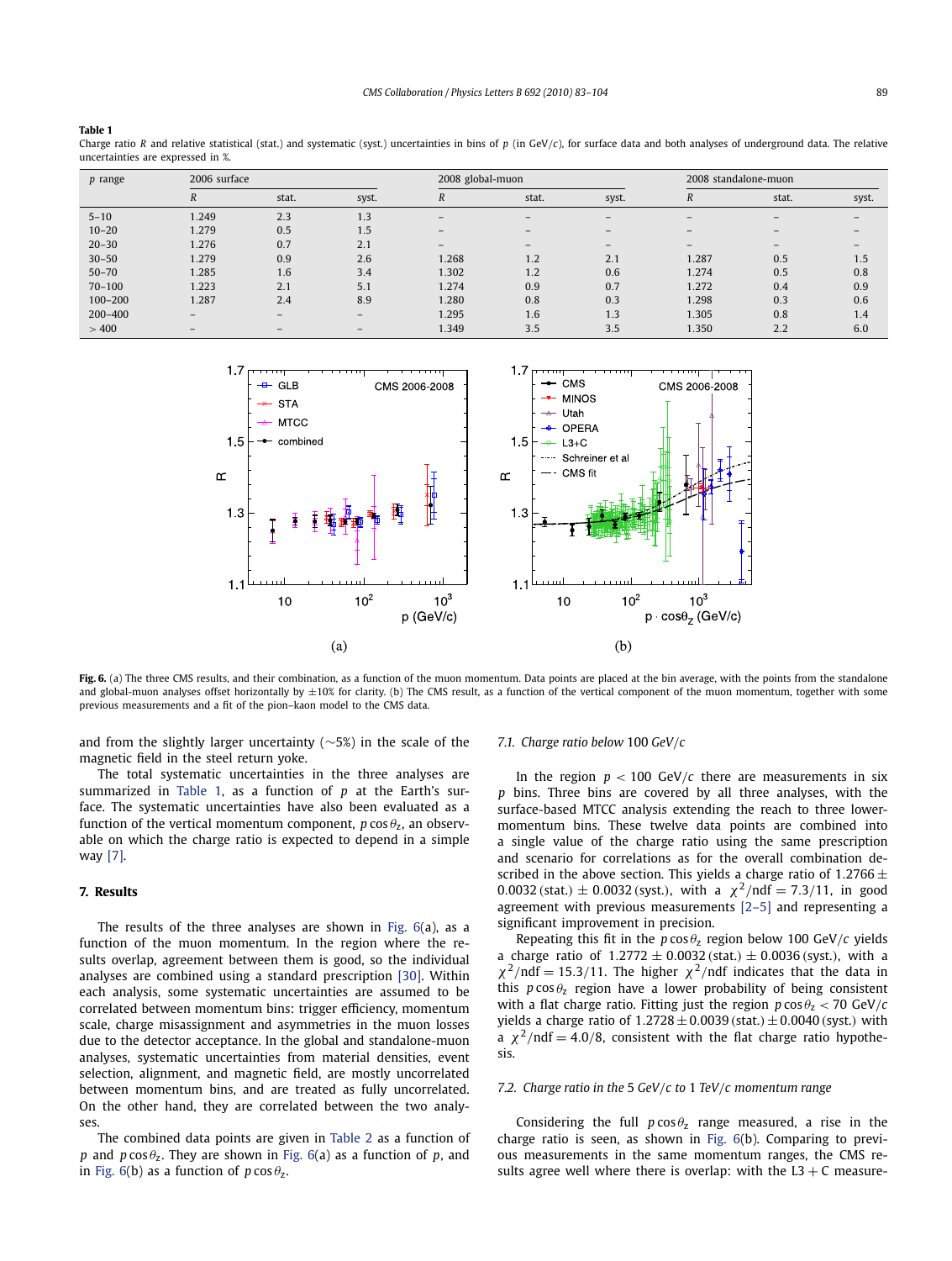<span id="page-7-0"></span>

**Table 2**

| p range     | $\langle p \rangle$ | $\boldsymbol{R}$ | Uncertainty | p cos $\theta$ <sub>z</sub> range | $\langle p \cos \theta_z \rangle$ | $\boldsymbol{R}$ | Uncertainty |
|-------------|---------------------|------------------|-------------|-----------------------------------|-----------------------------------|------------------|-------------|
| $5 - 10$    | 7.0                 | 1.250            | 2.45        | $2.5 - 10$                        | 5.3                               | 1.274            | 0.99        |
| $10 - 20$   | 13.7                | 1.277            | 0.85        | $10 - 20$                         | 13.6                              | 1.251            | 1.26        |
| $20 - 30$   | 24.2                | 1.276            | 1.34        | $20 - 30$                         | 24.1                              | 1.262            | 1.88        |
| $30 - 50$   | 37.8                | 1.279            | 1.10        | $30 - 50$                         | 37.7                              | 1.292            | 1.27        |
| $50 - 70$   | 58.5                | 1.275            | 0.54        | $50 - 70$                         | 58.4                              | 1.267            | 0.71        |
| $70 - 100$  | 82.5                | 1.275            | 0.68        | $70 - 100$                        | 82.4                              | 1.289            | 0.70        |
| $100 - 200$ | 134.0               | 1.292            | 0.52        | $100 - 200$                       | 133.1                             | 1.292            | 0.72        |
| 200-400     | 265.8               | 1.308            | 1.29        | 200-400                           | 264.0                             | 1.330            | 1.99        |
| >400        | 698.0               | 1.321            | 3.98        | >400                              | 654.0                             | 1.378            | 6.04        |

The muon charge ratio *R* from the combination of all three CMS analyses, as a function of *p* and  $p \cos \theta_z$ , in GeV/*c*, together with the combined statistical and systematic relative uncertainty, in %.

ment [\[5\]](#page-8-0) below 400 GeV*/c*, and with the UTAH [1], MINOS [\[6\]](#page-8-0) and OPERA [\[8\]](#page-8-0) measurements above 400 GeV*/c*. Measurements by other experiments in the range 5–20 GeV*/c* [2–5,31] are not shown in the plot; they are consistent with the constant value fitted in the CMS data.

Models of cosmic ray showers provide an explanation for the rise in charge ratio at higher momentum. Based on the quark content of protons, and on the observation that primary cosmic ray particles are mostly positive, the ratio  $\pi^+/\pi^-$  is predicted to be around 1.27 [\[32\].](#page-8-0) Due to the phenomena of associated production, the charge ratio of strange particles such as kaons is expected to be even higher.

The expected muon spectrum has been parametrized [\[33\]](#page-8-0) based on the interactions of primary cosmic ray particles and on the decays of secondary particles, and from this parametrization, the charge ratio can be extracted [\[7\]](#page-8-0) as a function of the fractions of all pion and kaon decays that yield positive muons,  $f_{\pi}$  and  $f_K$ , respectively. These constants are not known *a priori*, and must be inferred from data.

A fit performed to the combined CMS charge ratio measurement in the entire  $p \cos \theta_z$  region, with a fixed relative amount of kaon production [\[33\],](#page-8-0) yields  $f_\pi = 0.553 \pm 0.005$ , and  $f_K = 0.66 \pm 0.06$ , with a  $\chi^2/\text{ndf} = 7.8/7$ . [Fig. 6\(](#page-6-0)b) shows the fit to CMS data only, together with a fit performed on some previous measurements by  $L3 + C$  and MINOS [\[7\].](#page-8-0)

#### **8. Conclusions**

We have measured the flux ratio of positive- to negative-charge cosmic ray muons, as a function of the muon momentum and its vertical component, using data collected by the CMS experiment in 2006 and 2008. The result is in agreement with previous measurements by underground experiments. This is the most precise measurement of the charge ratio in the momentum region below 0*.*5 TeV*/c*. It is also the first physics measurement using muons with the complete CMS detector.

#### **Acknowledgements**

We thank the technical and administrative staff at CERN and other CMS institutes. This work was supported by the Austrian Federal Ministry of Science and Research; the Belgium Fonds de la Recherche Scientifique, and Fonds voor Wetenschappelijk Onderzoek; the Brazilian Funding Agencies (CNPq, CAPES, FAPERJ, and FAPESP); the Bulgarian Ministry of Education and Science; CERN; the Chinese Academy of Sciences, Ministry of Science and Technology, and National Natural Science Foundation of China; the Colombian Funding Agency (COLCIENCIAS); the Croatian Ministry of Science, Education and Sport; the Research Promotion Foundation, Cyprus; the Estonian Academy of Sciences and NICPB; the

Academy of Finland, Finnish Ministry of Education, and Helsinki Institute of Physics; the Institut National de Physique Nucléaire et de Physique des Particules/CNRS, and Commissariat à l'Énergie Atomique, France; the Bundesministerium für Bildung und Forschung, Deutsche Forschungsgemeinschaft, and Helmholtz–Gemeinschaft Deutscher Forschungszentren, Germany; the General Secretariat for Research and Technology, Greece; the National Scientific Research Foundation, and National Office for Research and Technology, Hungary; the Department of Atomic Energy, and Department of Science and Technology, India; the Institute for Studies in Theoretical Physics and Mathematics, Iran; the Science Foundation, Ireland; the Istituto Nazionale di Fisica Nucleare, Italy; the Korean Ministry of Education, Science and Technology and the World Class University program of NRF, Korea; the Lithuanian Academy of Sciences; the Mexican Funding Agencies (CINVESTAV, CONACYT, SEP, and UASLP-FAI); the Pakistan Atomic Energy Commission; the State Commission for Scientific Research, Poland; the Fundação para a Ciência e a Tecnologia, Portugal; JINR (Armenia, Belarus, Georgia, Ukraine, Uzbekistan); the Ministry of Science and Technologies of the Russian Federation, and Russian Ministry of Atomic Energy; the Ministry of Science and Technological Development of Serbia; the Ministerio de Ciencia e Innovación, and Programa Consolider-Ingenio 2010, Spain; the Swiss Funding Agencies (ETH Board, ETH Zurich, PSI, SNF, UniZH, Canton Zurich, and SER); the National Science Council, Taipei; the Scientific and Technical Research Council of Turkey, and Turkish Atomic Energy Authority; the Science and Technology Facilities Council, UK; the US Department of Energy, and the US National Science Foundation.

Individuals have received support from the Marie-Curie IEF program (European Union); the Leventis Foundation; the A.P. Sloan Foundation; the Alexander von Humboldt Foundation; and the Associazione per lo Sviluppo Scientifico e Tecnologico del Piemonte (Italy).

#### **References**

- [1] G.K. Ashley, J.W. Keuffel, M.O. Larson, Phys. Rev. D 12 (1) (1975) 20, [doi:10.](http://dx.doi.org/10.1103/PhysRevD.12.20) [1103/PhysRevD.12.20](http://dx.doi.org/10.1103/PhysRevD.12.20).
- [2] J.M. Baxendale, C.J. Hume, M.G. Thompson, J. Phys. G: Nucl. Phys. 1 (1975) 781, [doi:10.1088/0305-4616/1/7/012](http://dx.doi.org/10.1088/0305-4616/1/7/012).
- [3] B.C. Rastin, J. Phys. G: Nucl. Phys. 10 (1984) 1629, [doi:10.1088/0305-4616/](http://dx.doi.org/10.1088/0305-4616/10/11/017) [10/11/017.](http://dx.doi.org/10.1088/0305-4616/10/11/017)
- [4] T. Hebbeker, C. Timmermans, Astropart. Phys. 18 (2002) 107, [doi:10.1016/](http://dx.doi.org/10.1016/S0927-6505(01)00180-3) [S0927-6505\(01\)00180-3.](http://dx.doi.org/10.1016/S0927-6505(01)00180-3)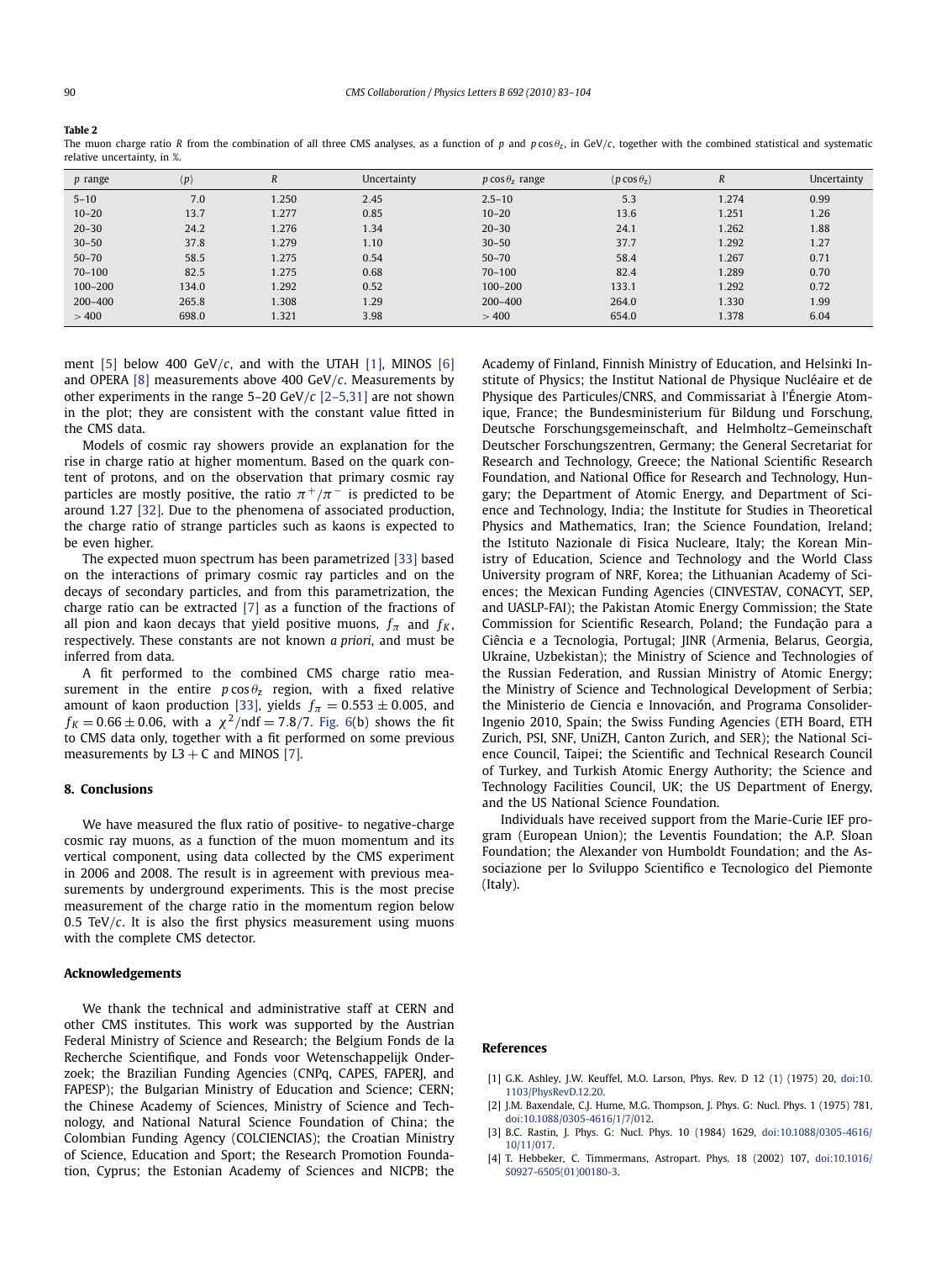- <span id="page-8-0"></span>[5] L3 Collaboration, Phys. Lett. B 598 (2004) 15, [doi:10.1016/j.physletb.2004.](http://dx.doi.org/10.1016/j.physletb.2004.08.003) [08.003](http://dx.doi.org/10.1016/j.physletb.2004.08.003).
- [6] MINOS Collaboration, Phys. Rev. D 76 (2007) 052003, arXiv:0705.3815.
- [7] P.A. Schreiner, J. Reichenbacher, M.C. Goodman, Astropart. Phys. 32 (1) (2009) 61, [doi:10.1016/j.astropartphys.2009.06.002.](http://dx.doi.org/10.1016/j.astropartphys.2009.06.002)
- [8] N. Agafonova, et al., Eur. Phys. J. C 67 (2010) 25, [doi:10.1140/epjc/s10052-010-](http://dx.doi.org/10.1140/epjc/s10052-010-1284-8) [1284-8](http://dx.doi.org/10.1140/epjc/s10052-010-1284-8), Published online: 23 March 2010.
- [9] CMS Collaboration, JINST 3 (2008) S08004, [doi:10.1088/1748-0221/3/08/](http://dx.doi.org/10.1088/1748-0221/3/08/S08004) [S08004](http://dx.doi.org/10.1088/1748-0221/3/08/S08004).
- [10] J. Evans, P. Bryant, JINST 3 (2008) S08001, [doi:10.1088/1748-0221/3/08/S08001.](http://dx.doi.org/10.1088/1748-0221/3/08/S08001)
- [11] CMS Collaboration, J. Phys. G: Nucl. Part. Phys. 34 (2007) 995, [doi:10.](http://dx.doi.org/10.1088/0954-3899/34/6/E01) [1088/0954-3899/34/6/E01](http://dx.doi.org/10.1088/0954-3899/34/6/E01).
- [12] CMS Collaboration, The CMS magnet test and cosmic challenge, CMS Note 2007/005, [http://cms.cern.ch/iCMS/jsp/openfile.jsp?type=NOTE&year=2007&files](http://cms.cern.ch/iCMS/jsp/openfile.jsp?type=NOTE&year=2007&files=NOTE2007_005.pdf) [=NOTE2007\\_005.pdf.](http://cms.cern.ch/iCMS/jsp/openfile.jsp?type=NOTE&year=2007&files=NOTE2007_005.pdf)
- [13] CMS Collaboration, JINST 5 (2010) T03001, [doi:10.1088/1748-0221/5/03/](http://dx.doi.org/10.1088/1748-0221/5/03/T03001) [T03001](http://dx.doi.org/10.1088/1748-0221/5/03/T03001).
- [14] M. Aldaya, P. Garcia-Abia, Measurement of the charge ratio of cosmic muons using CMS data, CMS Note 2008/016, [http://cdsweb.cern.ch/record/](http://cdsweb.cern.ch/record/1113080?ln=en) [1113080?ln=en.](http://cdsweb.cern.ch/record/1113080?ln=en)
- [15] CMS Collaboration, Measurement of the charge asymmetry of atmospheric muons with the CMS detector, CMS PAS MUO-10-001, [http://cdsweb.cern.ch/](http://cdsweb.cern.ch/record/1259232?ln=en) [record/1259232?ln=en.](http://cdsweb.cern.ch/record/1259232?ln=en)
- [16] CMS Collaboration, CMS Tracker Technical Design Report, CERN/LHCC 1998-006, <http://cdsweb.cern.ch/record/368412>.
- [17] CMS Collaboration, CMS Muon Technical Design Report, CERN/LHCC 1997-032, [http://cdsweb.cern.ch/record/343814.](http://cdsweb.cern.ch/record/343814)
- [18] P. Biallass, T. Hebbeker, Parametrization of the cosmic muon flux for the generator CMSCGEN, arXiv:0907.5514v1.
- [19] L. Sonnenschein, Cosmic muons in simulation and measured data (Lepton Pho-
- ton 09), CMS CR 2010/005, [http://cms.cern.ch/iCMS/jsp/openfile.jsp?type=CR&](http://cms.cern.ch/iCMS/jsp/openfile.jsp?type=CR&year=2010&files=CR2010_005.pdf) [year=2010&files=CR2010\\_005.pdf.](http://cms.cern.ch/iCMS/jsp/openfile.jsp?type=CR&year=2010&files=CR2010_005.pdf)
- [20] D. Heck, et al., CORSIKA, A Monte Carlo to simulate extensive air showers, Forschungszentrum Karlsruhe, Report FZKA 6019, [http://bibliothek.fzk.de/zb/](http://bibliothek.fzk.de/zb/berichte/FZKA6019.pdf) [berichte/FZKA6019.pdf.](http://bibliothek.fzk.de/zb/berichte/FZKA6019.pdf)
- [21] S. Agostinelli, et al., Nucl. Instrum. Methods A 506 (2003) 250, [doi:10.1016/S0168-9002\(03\)01368-8](http://dx.doi.org/10.1016/S0168-9002(03)01368-8).
- [22] CMS Collaboration, JINST 5 (2010) T03022, [doi:10.1088/1748-0221/5/03/](http://dx.doi.org/10.1088/1748-0221/5/03/T03022) [T03022](http://dx.doi.org/10.1088/1748-0221/5/03/T03022).
- [23] CMS Collaboration, JINST 5 (2010) T03002, [doi:10.1088/1748-0221/5/03/](http://dx.doi.org/10.1088/1748-0221/5/03/T03002) [T03002](http://dx.doi.org/10.1088/1748-0221/5/03/T03002).
- [24] CMS Collaboration, JINST 5 (2010) T03021, [doi:10.1088/1748-0221/5/03/](http://dx.doi.org/10.1088/1748-0221/5/03/T03021) [T03021](http://dx.doi.org/10.1088/1748-0221/5/03/T03021).
- [25] CMS Collaboration, Tracking and vertexing results from first collisions, CMS PAS TRK-10-001, [http://cdsweb.cern.ch/record/1258204?ln=en.](http://cdsweb.cern.ch/record/1258204?ln=en)
- [26] V.A. Kudryavtsev, N.J.C. Spooner, J.E. McMillan, Nucl. Instrum. Methods A 505 (2003) 688, [doi:10.1016/S0168-9002\(03\)00983-5.](http://dx.doi.org/10.1016/S0168-9002(03)00983-5)
- [27] CMS Collaboration, JINST 5 (2010) T03009, [doi:10.1088/1748-0221/5/03/](http://dx.doi.org/10.1088/1748-0221/5/03/T03009) [T03009](http://dx.doi.org/10.1088/1748-0221/5/03/T03009).
- [28] CMS Collaboration, JINST 5 (2010) T03020, [doi:10.1088/1748-0221/5/03/](http://dx.doi.org/10.1088/1748-0221/5/03/T03020) [T03020](http://dx.doi.org/10.1088/1748-0221/5/03/T03020).
- [29] G. Flucke, et al., JINST 3 (2008) P09002, [doi:10.1088/1748-0221/3/09/P09002.](http://dx.doi.org/10.1088/1748-0221/3/09/P09002)
- [30] L. Lyons, D. Gibaut, P. Clifford, Nucl. Instrum. Methods A 270 (1988) 110; A. Valassi, Nucl. Instrum. Methods A 500 (2003) 391.
- [31] BESS Collaboration, Phys. Lett. B 594 (2004) 35, [doi:10.1016/j.physletb.2004.](http://dx.doi.org/10.1016/j.physletb.2004.05.019)
- [05.019](http://dx.doi.org/10.1016/j.physletb.2004.05.019). [32] G. Fiorentini, V. Naumov, F. Villante, Phys. Lett. B 510 (2001) 173,
- [doi:10.1016/S0370-2693\(01\)00572-X.](http://dx.doi.org/10.1016/S0370-2693(01)00572-X)
- [33] T. Gaisser, Cosmic Rays and Particle Physics, Cambridge University Press, 1990.

#### **CMS Collaboration**

#### V. Khachatryan, A.M. Sirunyan, A. Tumasyan

*Yerevan Physics Institute, Yerevan, Armenia*

W. Adam, T. Bergauer, M. Dragicevic, J. Erö, C. Fabjan, M. Friedl, R. Frühwirth, V.M. Ghete, J. Hammer<sup>1</sup>, S. Hänsel, M. Hoch, N. Hörmann, J. Hrubec, M. Jeitler, G. Kasieczka, W. Kiesenhofer, M. Krammer, D. Liko, I. Mikulec, M. Pernicka, H. Rohringer, R. Schöfbeck, J. Strauss, A. Taurok, F. Teischinger, W. Waltenberger, G. Walzel, E. Widl, C.-E. Wulz

*Institut für Hochenergiephysik der OeAW, Wien, Austria*

#### V. Mossolov, N. Shumeiko, J. Suarez Gonzalez

*National Centre for Particle and High Energy Physics, Minsk, Belarus*

L. Benucci, L. Ceard, E.A. De Wolf, M. Hashemi, X. Janssen, T. Maes, L. Mucibello, S. Ochesanu, B. Roland, R. Rougny, M. Selvaggi, H. Van Haevermaet, P. Van Mechelen, N. Van Remortel

*Universiteit Antwerpen, Antwerpen, Belgium*

V. Adler, S. Beauceron, S. Blyweert, J. D'Hondt, O. Devroede, A. Kalogeropoulos, J. Maes, M. Maes, S. Tavernier, W. Van Doninck, P. Van Mulders, I. Villella

*Vrije Universiteit Brussel, Brussel, Belgium*

E.C. Chabert, O. Charaf, B. Clerbaux, G. De Lentdecker, V. Dero, A.P.R. Gay, G.H. Hammad, P.E. Marage, C. Vander Velde, P. Vanlaer, J. Wickens

*Université Libre de Bruxelles, Bruxelles, Belgium*

S. Costantini, M. Grunewald, B. Klein, A. Marinov, D. Ryckbosch, F. Thyssen, M. Tytgat, L. Vanelderen, P. Verwilligen, S. Walsh, N. Zaganidis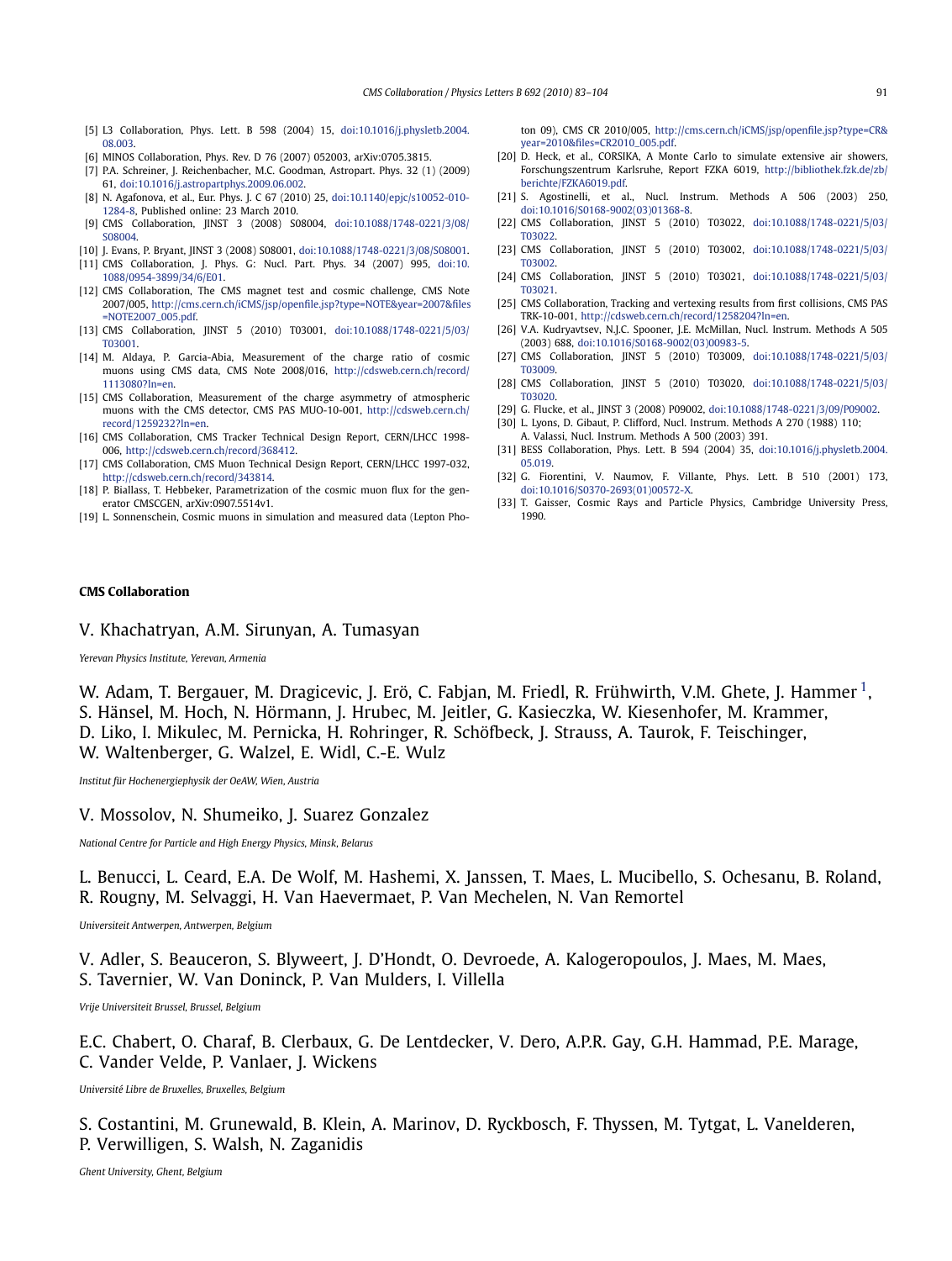S. Basegmez, G. Bruno, J. Caudron, J. De Favereau De Jeneret, C. Delaere, P. Demin, D. Favart, A. Giammanco, G. Grégoire, J. Hollar, V. Lemaitre, O. Militaru, S. Ovyn, D. Pagano, A. Pin, K. Piotrzkowski<sup>1</sup>, L. Quertenmont, N. Schul

*Université Catholique de Louvain, Louvain-la-Neuve, Belgium*

# N. Beliy, T. Caebergs, E. Daubie

*Université de Mons, Mons, Belgium*

G.A. Alves, M. Carneiro, M.E. Pol, M.H.G. Souza

*Centro Brasileiro de Pesquisas Fisicas, Rio de Janeiro, Brazil*

W. Carvalho, E.M. Da Costa, D. De Jesus Damiao, C. De Oliveira Martins, S. Fonseca De Souza, L. Mundim, V. Oguri, A. Santoro, S.M. Silva Do Amaral, A. Sznajder, F. Torres Da Silva De Araujo

*Universidade do Estado do Rio de Janeiro, Rio de Janeiro, Brazil*

F.A. Dias, M.A.F. Dias, T.R. Fernandez Perez Tomei, E.M. Gregores<sup>[2](#page-21-0)</sup>, F. Marinho, S.F. Novaes, Sandra S. Padula

*Instituto de Fisica Teorica, Universidade Estadual Paulista, Sao Paulo, Brazil*

N. Darmenov<sup>1</sup>, L. Dimitrov, V. Genchev<sup>1</sup>, P. Iaydjiev, S. Piperov, S. Stoykova, G. Sultanov, R. Trayanov, I. Vankov

*Institute for Nuclear Research and Nuclear Energy, Sofia, Bulgaria*

# M. Dyulendarova, R. Hadjiiska, V. Kozhuharov, L. Litov, E. Marinova, M. Mateev, B. Pavlov, P. Petkov

*University of Sofia, Sofia, Bulgaria*

J.G. Bian, G.M. Chen, H.S. Chen, C.H. Jiang, D. Liang, S. Liang, J. Wang, J. Wang, X. Wang, Z. Wang, M. Yang, J. Zang, Z. Zhang

*Institute of High Energy Physics, Beijing, China*

# Y. Ban, S. Guo, Z. Hu, Y. Mao, S.J. Qian, H. Teng, B. Zhu

*State Key Lab. of Nucl. Phys. and Tech., Peking University, Beijing, China*

# A. Cabrera, C.A. Carrillo Montoya, B. Gomez Moreno, A.A. Ocampo Rios, A.F. Osorio Oliveros, J.C. Sanabria

*Universidad de Los Andes, Bogota, Colombia*

# N. Godinovic, D. Lelas, K. Lelas, R. Plestina<sup>3</sup>, D. Polic, I. Puljak

*Technical University of Split, Split, Croatia*

#### Z. Antunovic, M. Dzelalija

*University of Split, Split, Croatia*

### V. Brigljevic, S. Duric, K. Kadija, S. Morovic

*Institute Rudjer Boskovic, Zagreb, Croatia*

A. Attikis, R. Fereos, M. Galanti, J. Mousa, C. Nicolaou, A. Papadakis, F. Ptochos, P.A. Razis, H. Rykaczewski, D. Tsiakkouri, Z. Zinonos

*University of Cyprus, Nicosia, Cyprus*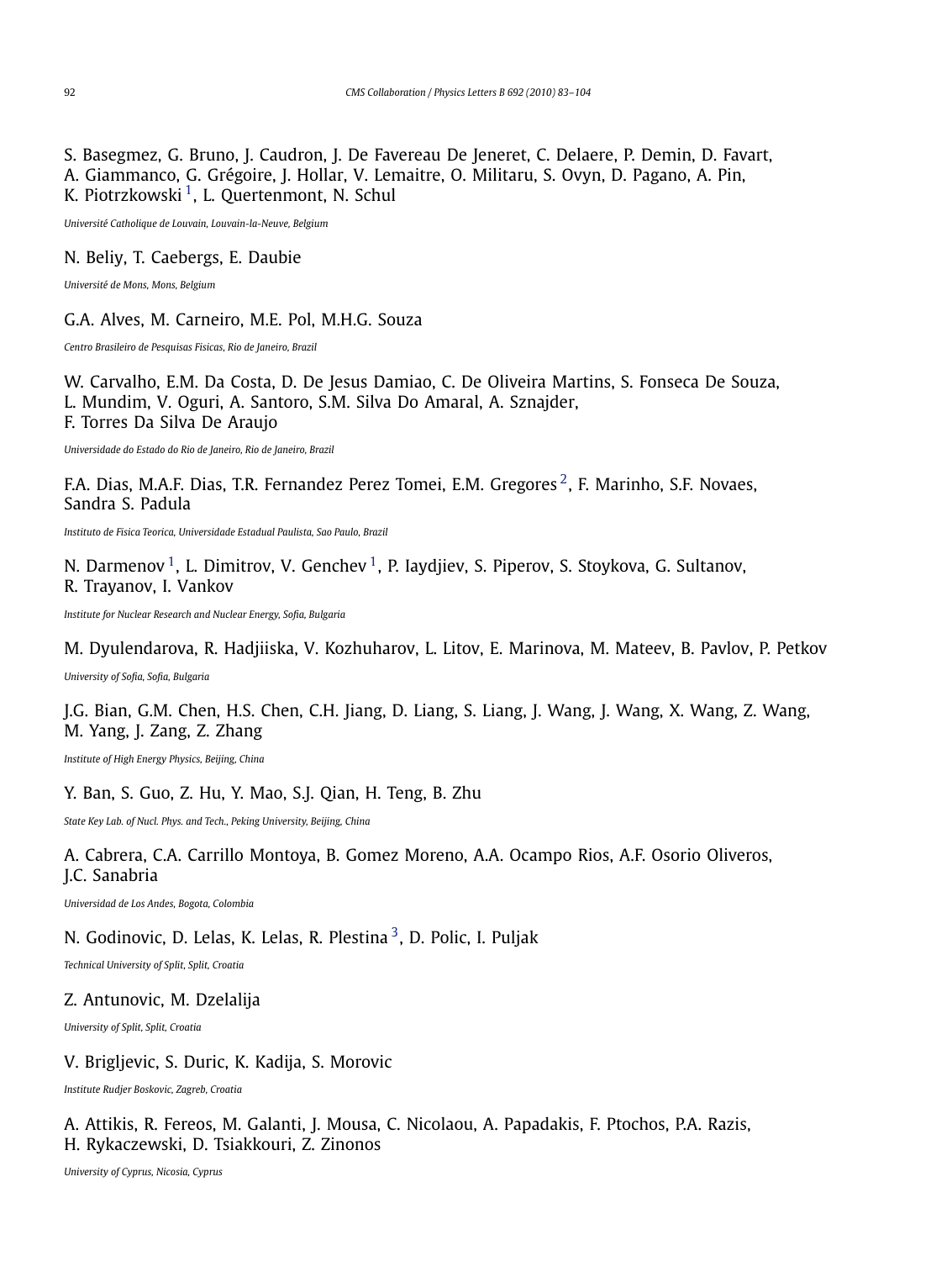# M.A. Mahmoud [4](#page-21-0)

*Academy of Scientific Research and Technology of the Arab Republic of Egypt, Egyptian Network of High Energy Physics, Cairo, Egypt*

# A. Hektor, M. Kadastik, K. Kannike, M. Müntel, M. Raidal, L. Rebane

*National Institute of Chemical Physics and Biophysics, Tallinn, Estonia*

# V. Azzolini, P. Eerola

*Department of Physics, University of Helsinki, Helsinki, Finland*

S. Czellar, J. Härkönen, A. Heikkinen, V. Karimäki, R. Kinnunen, J. Klem, M.J. Kortelainen, T. Lampén, K. Lassila-Perini, S. Lehti, T. Lindén, P. Luukka, T. Mäenpää, E. Tuominen, J. Tuominiemi, E. Tuovinen, D. Ungaro, L. Wendland

*Helsinki Institute of Physics, Helsinki, Finland*

# K. Banzuzi, A. Korpela, T. Tuuva

*Lappeenranta University of Technology, Lappeenranta, Finland*

#### D. Sillou

*Laboratoire d'Annecy-le-Vieux de Physique des Particules, IN2P3-CNRS, Annecy-le-Vieux, France*

M. Besancon, M. Dejardin, D. Denegri, J. Descamps, B. Fabbro, J.L. Faure, F. Ferri, S. Ganjour, F.X. Gentit, A. Givernaud, P. Gras, G. Hamel de Monchenault, P. Jarry, E. Locci, J. Malcles, M. Marionneau, L. Millischer, J. Rander, A. Rosowsky, D. Rousseau, M. Titov, P. Verrecchia

*DSM/IRFU, CEA/Saclay, Gif-sur-Yvette, France*

S. Baffioni, L. Bianchini, M. Bluj<sup>5</sup>, C. Broutin, P. Busson, C. Charlot, L. Dobrzynski, S. Elgammal, R. Granier de Cassagnac, M. Haguenauer, A. Kalinowski, P. Miné, P. Paganini, D. Sabes, Y. Sirois, C. Thiebaux, A. Zabi

*Laboratoire Leprince-Ringuet, Ecole Polytechnique, IN2P3-CNRS, Palaiseau, France*

J.-L. Agram <sup>6</sup>, A. Besson, D. Bloch, D. Bodin, J.-M. Brom, M. Cardaci, E. Conte <sup>6</sup>, F. Drouhin <sup>6</sup>, C. Ferro, J.-C. Fontaine <sup>6</sup>, D. Gelé, U. Goerlach, S. Greder, P. Juillot, M. Karim <sup>6</sup>, A.-C. Le Bihan, Y. Mikami, J. Speck, P. Van Hove

*Institut Pluridisciplinaire Hubert Curien, Université de Strasbourg, Université de Haute Alsace Mulhouse, CNRS/IN2P3, Strasbourg, France*

### F. Fassi, D. Mercier

*Centre de Calcul de l'Institut National de Physique Nucleaire et de Physique des Particules (IN2P3), Villeurbanne, France*

C. Baty, N. Beaupere, M. Bedjidian, O. Bondu, G. Boudoul, D. Boumediene, H. Brun, N. Chanon, R. Chierici, D. Contardo, P. Depasse, H. El Mamouni, J. Fay, S. Gascon, B. Ille, T. Kurca, T. Le Grand, M. Lethuillier, L. Mirabito, S. Perries, V. Sordini, S. Tosi, Y. Tschudi, P. Verdier, H. Xiao

*Université de Lyon, Université Claude Bernard Lyon 1, CNRS-IN2P3, Institut de Physique Nucléaire de Lyon, Villeurbanne, France*

### V. Roinishvili

*E. Andronikashvili Institute of Physics, Academy of Science, Tbilisi, Georgia*

G. Anagnostou, M. Edelhoff, L. Feld, N. Heracleous, O. Hindrichs, R. Jussen, K. Klein, J. Merz, N. Mohr, A. Ostapchuk, A. Perieanu, F. Raupach, J. Sammet, S. Schael, D. Sprenger, H. Weber, M. Weber, B. Wittmer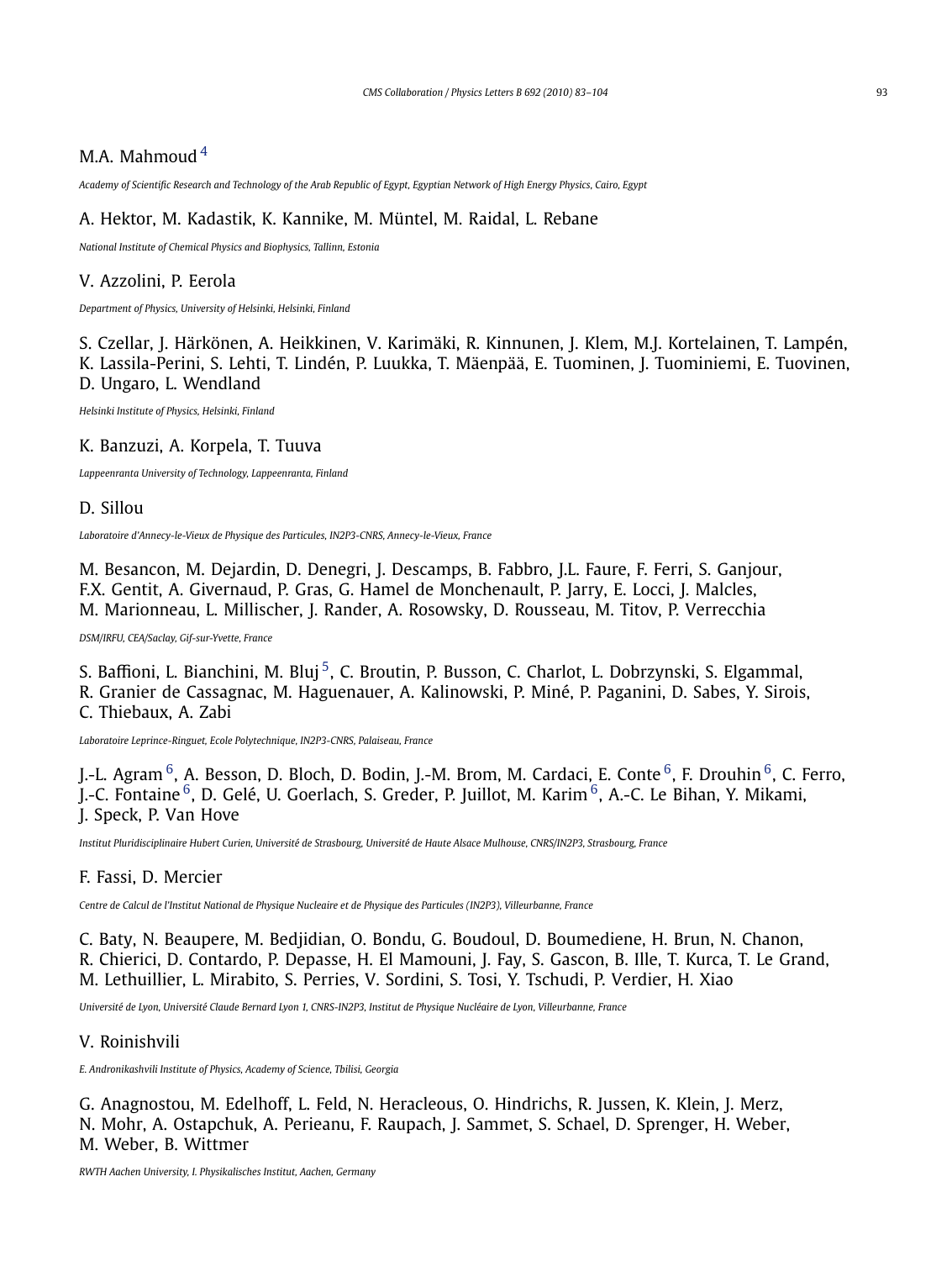O. Actis, M. Ata, W. Bender, P. Biallass, M. Erdmann, J. Frangenheim, T. Hebbeker, A. Hinzmann, K. Hoepfner, C. Hof, M. Kirsch, T. Klimkovich, P. Kreuzer<sup>1</sup>, D. Lanske<sup>†</sup>, C. Magass, M. Merschmeyer, A. Meyer, P. Papacz, H. Pieta, H. Reithler, S.A. Schmitz, L. Sonnenschein, M. Sowa, J. Steggemann, D. Teyssier, C. Zeidler

*RWTH Aachen University, III. Physikalisches Institut A, Aachen, Germany*

M. Bontenackels, M. Davids, M. Duda, G. Flügge, H. Geenen, M. Giffels, W. Haj Ahmad, D. Heydhausen, T. Kress, Y. Kuessel, A. Linn, A. Nowack, L. Perchalla, O. Pooth, P. Sauerland, A. Stahl, M. Thomas, D. Tornier, M.H. Zoeller

*RWTH Aachen University, III. Physikalisches Institut B, Aachen, Germany*

M. Aldaya Martin, W. Behrenhoff, U. Behrens, M. Bergholz, K. Borras, A. Campbell, E. Castro, D. Dammann, G. Eckerlin, A. Flossdorf, G. Flucke, A. Geiser, J. Hauk, H. Jung, M. Kasemann, I. Katkov, C. Kleinwort, H. Kluge, A. Knutsson, E. Kuznetsova, W. Lange, W. Lohmann, R. Mankel, M. Marienfeld, I.-A. Melzer-Pellmann, A.B. Meyer, J. Mnich, A. Mussgiller, J. Olzem, A. Parenti, A. Raspereza, R. Schmidt, T. Schoerner-Sadenius, N. Sen, M. Stein, J. Tomaszewska, D. Volyanskyy, C. Wissing

*Deutsches Elektronen-Synchrotron, Hamburg, Germany*

C. Autermann, J. Draeger, D. Eckstein, H. Enderle, U. Gebbert, K. Kaschube, G. Kaussen, R. Klanner, B. Mura, S. Naumann-Emme, F. Nowak, C. Sander, H. Schettler, P. Schleper, M. Schröder, T. Schum, J. Schwandt, A.K. Srivastava, H. Stadie, G. Steinbrück, J. Thomsen, R. Wolf

*University of Hamburg, Hamburg, Germany*

J. Bauer, V. Buege, A. Cakir, T. Chwalek, D. Daeuwel, W. De Boer, A. Dierlamm, G. Dirkes, M. Feindt, J. Gruschke, C. Hackstein, F. Hartmann, M. Heinrich, H. Held, K.H. Hoffmann, S. Honc, T. Kuhr, D. Martschei, S. Mueller, Th. Müller, M. Niegel, O. Oberst, A. Oehler, J. Ott, T. Peiffer, D. Piparo, G. Quast, K. Rabbertz, F. Ratnikov, M. Renz, A. Sabellek, C. Saout<sup>1</sup>, A. Scheurer, P. Schieferdecker, F.-P. Schilling, G. Schott, H.J. Simonis, F.M. Stober, D. Troendle, J. Wagner-Kuhr, M. Zeise, V. Zhukov<sup>7</sup>, E.B. Ziebarth

*Institut für Experimentelle Kernphysik, Karlsruhe, Germany*

G. Daskalakis, T. Geralis, A. Kyriakis, D. Loukas, I. Manolakos, A. Markou, C. Markou, C. Mavrommatis, E. Petrakou

*Institute of Nuclear Physics "Demokritos", Aghia Paraskevi, Greece*

# L. Gouskos, P. Katsas, A. Panagiotou<sup>[1](#page-21-0)</sup>

*University of Athens, Athens, Greece*

# I. Evangelou, P. Kokkas, N. Manthos, I. Papadopoulos, V. Patras, F.A. Triantis

*University of Ioánnina, Ioánnina, Greece*

# A. Aranyi, G. Bencze, L. Boldizsar, G. Debreczeni, C. Hajdu <sup>1</sup>, D. Horvath <sup>8</sup>, A. Kapusi, K. Krajczar <sup>9</sup>, A. Laszlo, F. Sikler, G. Vesztergombi [9](#page-21-0)

*KFKI Research Institute for Particle and Nuclear Physics, Budapest, Hungary*

# N. Beni, J. Molnar, J. Palinkas, Z. Szillasi<sup>1</sup>, V. Veszpremi

*Institute of Nuclear Research ATOMKI, Debrecen, Hungary*

# P. Raics, Z.L. Trocsanyi, B. Ujvari

*University of Debrecen, Debrecen, Hungary*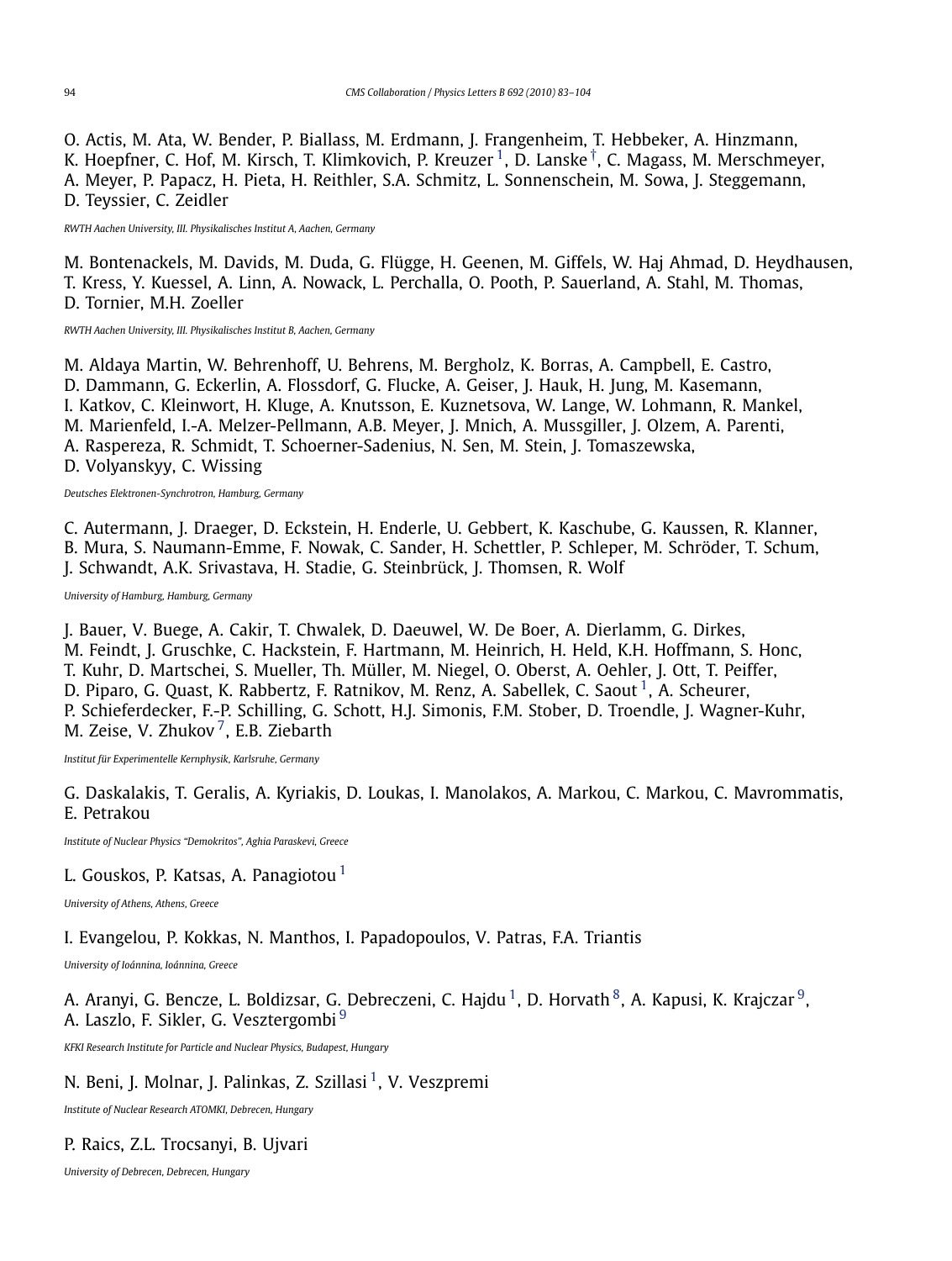S. Bansal, S.B. Beri, V. Bhatnagar, M. Jindal, M. Kaur, J.M. Kohli, M.Z. Mehta, N. Nishu, L.K. Saini, A. Sharma, R. Sharma, A.P. Singh, J.B. Singh, S.P. Singh

*Panjab University, Chandigarh, India*

S. Ahuja, S. Bhattacharya <sup>10</sup>, S. Chauhan, B.C. Choudhary, P. Gupta, S. Jain, S. Jain, A. Kumar, K. Ranjan, R.K. Shivpuri

*University of Delhi, Delhi, India*

R.K. Choudhury, D. Dutta, S. Kailas, S.K. Kataria, A.K. Mohanty, L.M. Pant, P. Shukla, P. Suggisetti

*Bhabha Atomic Research Centre, Mumbai, India*

T. Aziz, M. Guchait<sup>11</sup>, A. Gurtu, M. Maity<sup>12</sup>, D. Majumder, G. Majumder, K. Mazumdar, G.B. Mohanty, A. Saha, K. Sudhakar, N. Wickramage

*Tata Institute of Fundamental Research – EHEP, Mumbai, India*

### S. Banerjee, S. Dugad, N.K. Mondal

*Tata Institute of Fundamental Research – HECR, Mumbai, India*

H. Arfaei, H. Bakhshiansohi, A. Fahim, A. Jafari, M. Mohammadi Najafabadi, S. Paktinat Mehdiabadi, B. Safarzadeh, M. Zeinali

*Institute for Studies in Theoretical Physics & Mathematics (IPM), Tehran, Iran*

M. Abbrescia a, b, L. Barbone a, A. Colaleo a, D. Creanza a, c, N. De Filippis a, M. De Palma a, b, A. Dimitrov<sup>a</sup>, F. Fedele<sup>a</sup>, L. Fiore<sup>a</sup>, G. Iaselli<sup>a,c</sup>, L. Lusito<sup>a,b,[1](#page-21-0)</sup>, G. Maggi<sup>a,c</sup>, M. Maggi<sup>a</sup>, N. Manna a<sup>,b</sup>, B. Marangelli <sup>a</sup>*,*b, S. My <sup>a</sup>*,*c, S. Nuzzo <sup>a</sup>*,*b, G.A. Pierro a, A. Pompili <sup>a</sup>*,*b, G. Pugliese <sup>a</sup>*,*c, F. Romano <sup>a</sup>*,*c, G. Roselli <sup>a</sup>*,*b, G. Selvaggi <sup>a</sup>*,*b, L. Silvestris a, R. Trentadue a, S. Tupputi <sup>a</sup>*,*b, G. Zito <sup>a</sup>

<sup>a</sup> *INFN Sezione di Bari, Bari, Italy* <sup>b</sup> *Università di Bari, Bari, Italy*

<sup>c</sup> *Politecnico di Bari, Bari, Italy*

G. Abbiendi a, A.C. Benvenuti a, D. Bonacorsi a, S. Braibant-Giacomelli <sup>a</sup>*,*b, P. Capiluppi <sup>a</sup>*,*b, A. Castro <sup>a</sup>*,*b, F.R. Cavallo a, G. Codispoti <sup>a</sup>*,*b, M. Cuffiani <sup>a</sup>*,*b, G.M. Dallavalle <sup>a</sup>*,*[1,](#page-21-0) F. Fabbri a, A. Fanfani <sup>a</sup>*,*b, D. Fasanella a, M. Giunta <sup>a, 1</sup>, C. Grandi <sup>a</sup>, S. Marcellini <sup>a</sup>, G. Masetti <sup>a,b</sup>, A. Montanari <sup>a</sup>, F. Odorici <sup>a</sup>, A. Perrotta <sup>a</sup>, A.M. Rossi <sup>a</sup>*,*b, T. Rovelli <sup>a</sup>*,*b, G. Siroli <sup>a</sup>*,*b, R. Travaglini <sup>a</sup>*,*<sup>b</sup>

<sup>a</sup> *INFN Sezione di Bologna, Bologna, Italy*

<sup>b</sup> *Università di Bologna, Bologna, Italy*

S. Albergo <sup>a</sup>*,*b, G. Cappello <sup>a</sup>*,*b, M. Chiorboli <sup>a</sup>*,*b, S. Costa <sup>a</sup>*,*b, A. Tricomi <sup>a</sup>*,*b, C. Tuve <sup>a</sup>

<sup>a</sup> *INFN Sezione di Catania, Catania, Italy* <sup>b</sup> *Università di Catania, Catania, Italy*

G. Barbagli a, G. Broccolo <sup>a</sup>*,*b, V. Ciulli <sup>a</sup>*,*b, C. Civinini a, R. D'Alessandro <sup>a</sup>*,*b, E. Focardi <sup>a</sup>*,*b, S. Frosali<sup>a,b</sup>, E. Gallo<sup>a</sup>, C. Genta a,b, P. Lenzi a,b, [1,](#page-21-0) M. Meschini<sup>a</sup>, S. Paoletti<sup>a</sup>, G. Sguazzoni<sup>a</sup>, A. Tropiano<sup>a</sup>

<sup>a</sup> *INFN Sezione di Firenze, Firenze, Italy* <sup>b</sup> *Università di Firenze, Firenze, Italy*

# L. Benussi, S. Bianco, S. Colafranceschi [13,](#page-21-0) F. Fabbri, D. Piccolo

*INFN Laboratori Nazionali di Frascati, Frascati, Italy*

### P. Fabbricatore, R. Musenich

*INFN Sezione di Genova, Genova, Italy*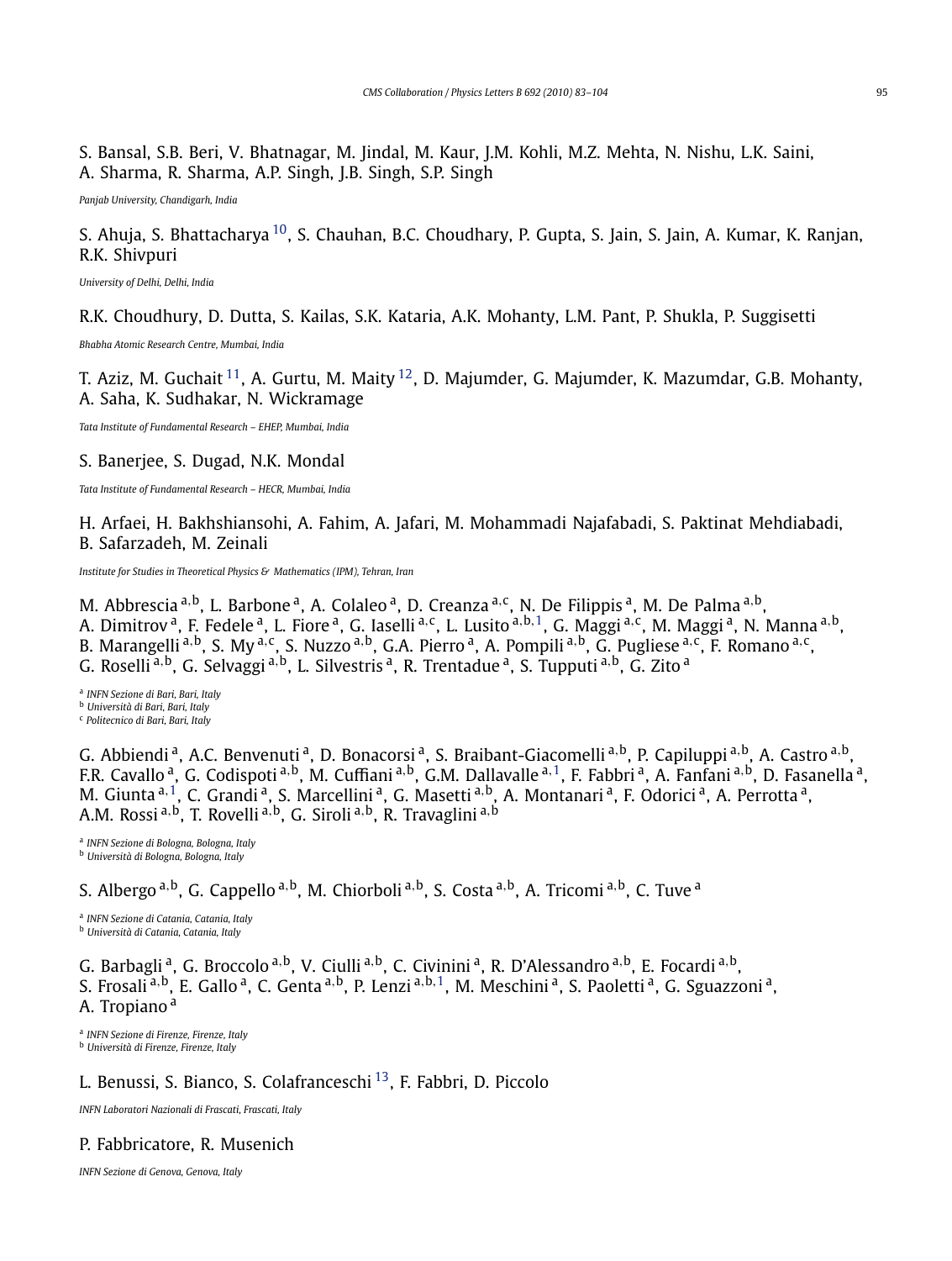A. Benaglia <sup>a</sup>*,*b, G.B. Cerati <sup>a</sup>*,*b*,*[1,](#page-21-0) F. De Guio <sup>a</sup>*,*b, L. Di Matteo <sup>a</sup>*,*b, A. Ghezzi <sup>a</sup>*,*b*,*[1,](#page-21-0) P. Govoni <sup>a</sup>*,*b, M. Malberti <sup>a</sup>*,*b*,*[1,](#page-21-0) S. Malvezzi a, A. Martelli <sup>a</sup>*,*b*,*[3,](#page-21-0) A. Massironi <sup>a</sup>*,*b, D. Menasce a, V. Miccio <sup>a</sup>*,*b, L. Moroni a, P. Negri <sup>a</sup>*,*b, M. Paganoni <sup>a</sup>*,*b, D. Pedrini a, S. Ragazzi <sup>a</sup>*,*b, N. Redaelli a, S. Sala a, R. Salerno <sup>a</sup>*,*b, T. Tabarelli de Fatis <sup>a</sup>*,*b, V. Tancini <sup>a</sup>*,*b, S. Taroni <sup>a</sup>*,*<sup>b</sup>

<sup>a</sup> *INFN Sezione di Milano-Biccoca, Milano, Italy* <sup>b</sup> *Università di Milano-Bicocca, Milano, Italy*

S. Buontempo a, A. Cimmino <sup>a</sup>*,*b, A. De Cosa <sup>a</sup>*,*b*,*[1,](#page-21-0) M. De Gruttola <sup>a</sup>*,*b*,*[1,](#page-21-0) F. Fabozzi <sup>a</sup>*,*[14,](#page-21-0) A.O.M. Iorio a, L. Lista a, P. Noli <sup>a</sup>*,*b, P. Paolucci <sup>a</sup>

<sup>a</sup> *INFN Sezione di Napoli, Napoli, Italy* <sup>b</sup> *Università di Napoli "Federico II", Napoli, Italy*

P. Azzi a, N. Bacchetta a, P. Bellan <sup>a</sup>*,*b*,*[1,](#page-21-0) R. Carlin <sup>a</sup>*,*b, P. Checchia a, E. Conti a, M. De Mattia <sup>a</sup>*,*b, T. Dorigo a, U. Dosselli a, F. Fanzago a, F. Gasparini <sup>a</sup>*,*b, U. Gasparini <sup>a</sup>*,*b, P. Giubilato <sup>a</sup>*,*b, A. Gresele <sup>a</sup>*,*c, A. Kaminskiy <sup>a</sup>*,*b, S. Lacaprara <sup>a</sup>*,*[15,](#page-21-0) I. Lazzizzera <sup>a</sup>*,*c, M. Margoni <sup>a</sup>*,*b, M. Mazzucato a, A.T. Meneguzzo <sup>a</sup>*,*b, L. Perrozzi a, N. Pozzobon <sup>a</sup>*,*b, P. Ronchese <sup>a</sup>*,*b, F. Simonetto <sup>a</sup>*,*b, E. Torassa a, M. Tosi <sup>a</sup>*,*b, S. Vanini <sup>a</sup>*,*b, P. Zotto <sup>a</sup>*,*b, G. Zumerle <sup>a</sup>*,*<sup>b</sup>

<sup>a</sup> *INFN Sezione di Padova, Padova, Italy* <sup>b</sup> *Università di Padova, Padova, Italy*

<sup>c</sup> *Università di Trento (Trento), Padova, Italy*

P. Baesso <sup>a</sup>*,*b, U. Berzano a, C. Riccardi <sup>a</sup>*,*b, P. Torre <sup>a</sup>*,*b, P. Vitulo <sup>a</sup>*,*b, C. Viviani <sup>a</sup>*,*<sup>b</sup>

<sup>a</sup> *INFN Sezione di Pavia, Pavia, Italy* <sup>b</sup> *Università di Pavia, Pavia, Italy*

M. Biasini <sup>a</sup>*,*b, G.M. Bilei a, B. Caponeri <sup>a</sup>*,*b, L. Fanò a, P. Lariccia <sup>a</sup>*,*b, A. Lucaroni <sup>a</sup>*,*b, G. Mantovani <sup>a</sup>*,*b, M. Menichelli a, A. Nappi <sup>a</sup>*,*b, A. Santocchia <sup>a</sup>*,*b, L. Servoli a, M. Valdata a, R. Volpe <sup>a</sup>*,*b*,*[1](#page-21-0)

<sup>a</sup> *INFN Sezione di Perugia, Perugia, Italy* <sup>b</sup> *Università di Perugia, Perugia, Italy*

P. Azzurri <sup>a</sup>*,*c, G. Bagliesi a, J. Bernardini <sup>a</sup>*,*b*,*[1,](#page-21-0) T. Boccali a, R. Castaldi a, R.T. Dagnolo <sup>a</sup>*,*c, R. Dell'Orso a, F. Fiori <sup>a</sup>*,*b, L. Foà <sup>a</sup>*,*c, A. Giassi a, A. Kraan a, F. Ligabue <sup>a</sup>*,*c, T. Lomtadze a, L. Martini a, A. Messineo <sup>a</sup>*,*b, F. Palla a, F. Palmonari a, G. Segneri a, A.T. Serban a, P. Spagnolo <sup>a</sup>*,*[1,](#page-21-0) R. Tenchini <sup>a</sup>*,*[∗](#page-21-0)*,*[1,](#page-21-0) G. Tonelli <sup>a</sup>*,*b*,*[1,](#page-21-0) A. Venturi<sup>a</sup>, P.G. Verdini<sup>a</sup>

<sup>a</sup> *INFN Sezione di Pisa, Pisa, Italy* <sup>b</sup> *Università di Pisa, Pisa, Italy*

<sup>c</sup> *Scuola Normale Superiore di Pisa, Pisa, Italy*

L. Barone <sup>a</sup>*,*b, F. Cavallari <sup>a</sup>*,*[1,](#page-21-0) D. Del Re <sup>a</sup>*,*b, E. Di Marco <sup>a</sup>*,*b, M. Diemoz a, D. Franci <sup>a</sup>*,*b, M. Grassi a, E. Longo <sup>a</sup>*,*b, G. Organtini <sup>a</sup>*,*b, A. Palma <sup>a</sup>*,*b, F. Pandolfi <sup>a</sup>*,*b, R. Paramatti <sup>a</sup>*,*[1,](#page-21-0) S. Rahatlou <sup>a</sup>*,*b*,*[1](#page-21-0)

<sup>a</sup> *INFN Sezione di Roma, Roma, Italy*

<sup>b</sup> *Università di Roma "La Sapienza", Roma, Italy*

N. Amapane <sup>a</sup>*,*b, R. Arcidiacono <sup>a</sup>*,*b, S. Argiro <sup>a</sup>*,*b, M. Arneodo <sup>a</sup>*,*c, C. Biino a, C. Botta <sup>a</sup>*,*b, N. Cartiglia a, R. Castello <sup>a</sup>*,*b, M. Costa <sup>a</sup>*,*b, N. Demaria a, A. Graziano <sup>a</sup>*,*b, C. Mariotti a, M. Marone <sup>a</sup>*,*b, S. Maselli a, E. Migliore <sup>a</sup>*,*b, G. Mila <sup>a</sup>*,*b, V. Monaco <sup>a</sup>*,*b, M. Musich <sup>a</sup>*,*b, M.M. Obertino <sup>a</sup>*,*c, N. Pastrone a, M. Pelliccioni <sup>a</sup>*,*b*,*[1,](#page-21-0) A. Romero <sup>a</sup>*,*b, M. Ruspa <sup>a</sup>*,*c, R. Sacchi <sup>a</sup>*,*b, A. Solano <sup>a</sup>*,*b, A. Staiano a, D. Trocino <sup>a</sup>*,*b, A. Vilela Pereira <sup>a</sup>*,*b*,*[1](#page-21-0)

<sup>a</sup> *INFN Sezione di Torino, Torino, Italy*

<sup>b</sup> *Università di Torino, Torino, Italy*

<sup>c</sup> *Università del Piemonte Orientale (Novara), Torino, Italy*

F. Ambroglini <sup>a</sup>*,*b, S. Belforte a, F. Cossutti a, G. Della Ricca <sup>a</sup>*,*b, B. Gobbo a, D. Montanino a, A. Penzo <sup>a</sup>

<sup>a</sup> *INFN Sezione di Trieste, Trieste, Italy*

<sup>b</sup> *Università di Trieste, Trieste, Italy*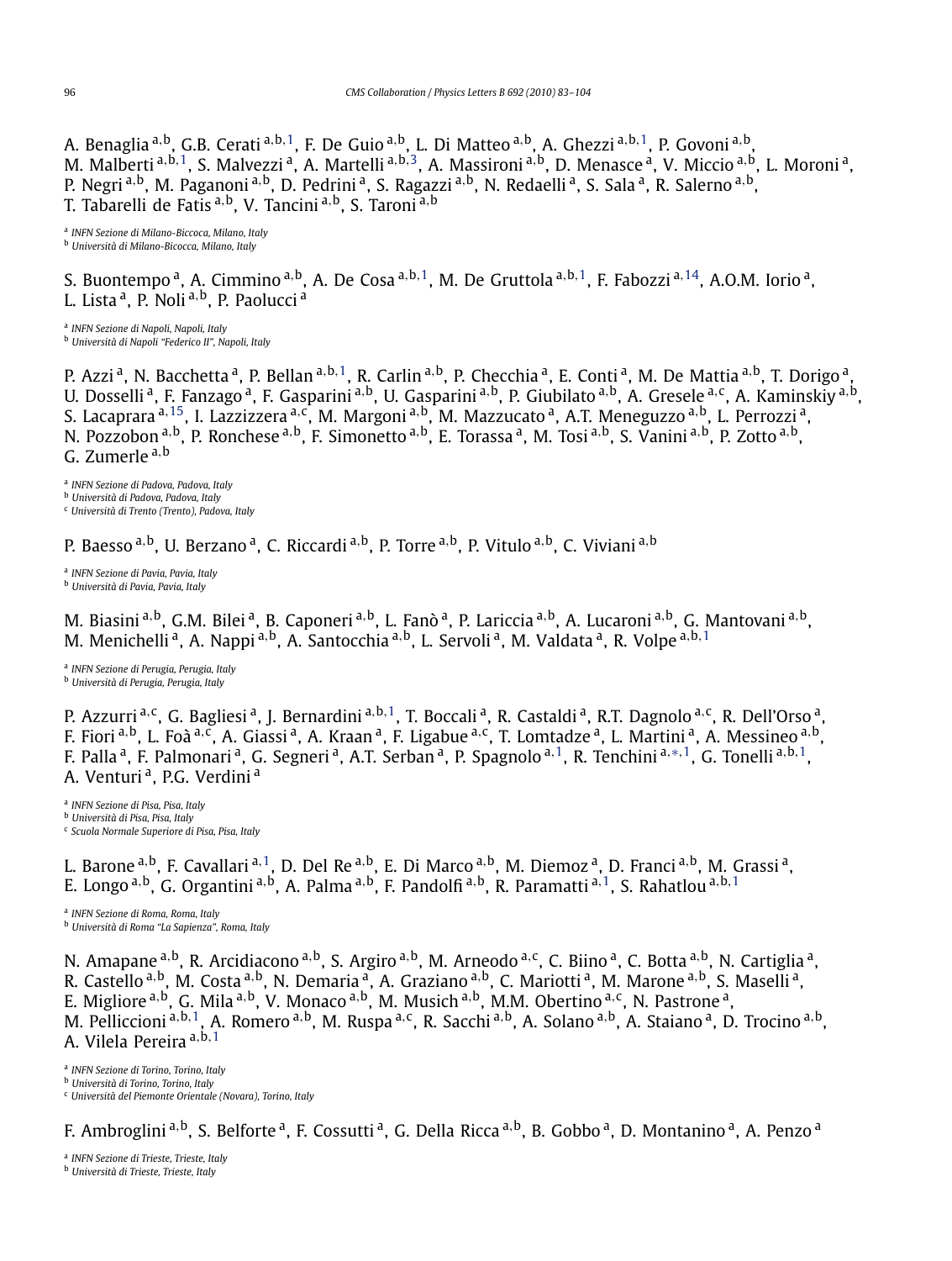# S. Chang, J. Chung, D.H. Kim, G.N. Kim, J.E. Kim, D.J. Kong, H. Park, D.C. Son

*Kyungpook National University, Daegu, Republic of Korea*

# Zero Kim, J.Y. Kim, S. Song

*Chonnam National University, Institute for Universe and Elementary Particles, Kwangju, Republic of Korea*

# B. Hong, H. Kim, J.H. Kim, T.J. Kim, K.S. Lee, D.H. Moon, S.K. Park, H.B. Rhee, K.S. Sim

*Korea University, Seoul, Republic of Korea*

# M. Choi, S. Kang, H. Kim, C. Park, I.C. Park, S. Park

*University of Seoul, Seoul, Republic of Korea*

### S. Choi, Y. Choi, Y.K. Choi, J. Goh, J. Lee, S. Lee, H. Seo, I. Yu

*Sungkyunkwan University, Suwon, Republic of Korea*

# M. Janulis, D. Martisiute, P. Petrov, T. Sabonis

*Vilnius University, Vilnius, Lithuania*

# H. Castilla Valdez<sup>1</sup>, E. De La Cruz Burelo, R. Lopez-Fernandez, A. Sánchez Hernández, L.M. Villaseñor-Cendejas

*Centro de Investigacion y de Estudios Avanzados del IPN, Mexico City, Mexico*

# S. Carrillo Moreno

*Universidad Iberoamericana, Mexico City, Mexico*

### H.A. Salazar Ibarguen

*Benemerita Universidad Autonoma de Puebla, Puebla, Mexico*

# E. Casimiro Linares, A. Morelos Pineda, M.A. Reyes-Santos

*Universidad Autónoma de San Luis Potosí, San Luis Potosí, Mexico*

# P. Allfrey, D. Krofcheck, J. Tam

*University of Auckland, Auckland, New Zealand*

### P.H. Butler, T. Signal, J.C. Williams

*University of Canterbury, Christchurch, New Zealand*

### M. Ahmad, I. Ahmed, M.I. Asghar, H.R. Hoorani, W.A. Khan, T. Khurshid, S. Qazi

*National Centre for Physics, Quaid-I-Azam University, Islamabad, Pakistan*

# M. Cwiok, W. Dominik, K. Doroba, M. Konecki, J. Krolikowski

*Institute of Experimental Physics, Warsaw, Poland*

# T. Frueboes, R. Gokieli, M. Górski, M. Kazana, K. Nawrocki, M. Szleper, G. Wrochna, P. Zalewski

*Soltan Institute for Nuclear Studies, Warsaw, Poland*

N. Almeida, A. David, P. Faccioli, P.G. Ferreira Parracho, M. Gallinaro, G. Mini, P. Musella, A. Nayak, L. Raposo, P.Q. Ribeiro, J. Seixas, P. Silva, D. Soares, J. Varela<sup>1</sup>, H.K. Wöhri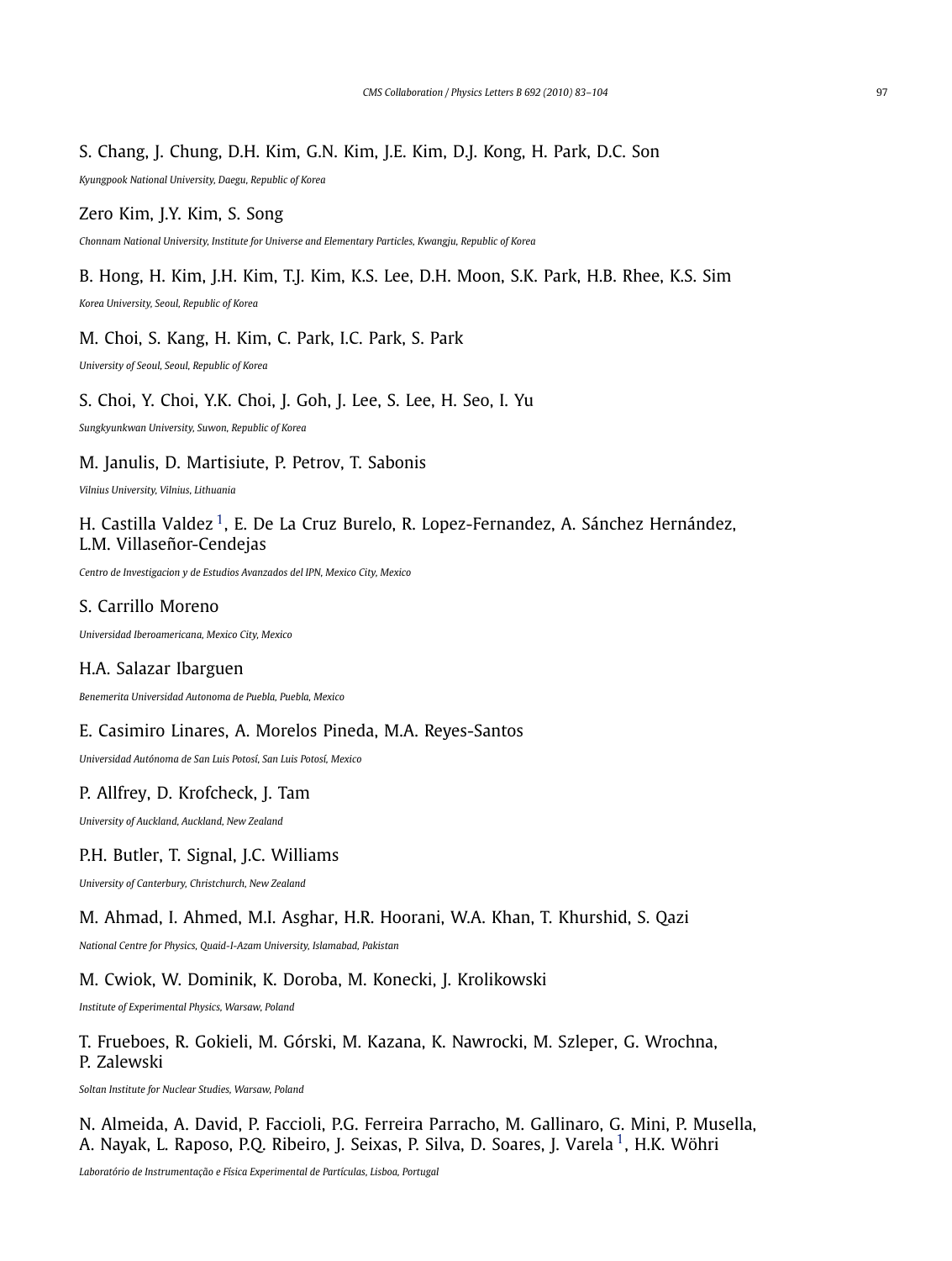I. Altsybeev, I. Belotelov, P. Bunin, M. Finger, M. Finger Jr., I. Golutvin, A. Kamenev, V. Karjavin, G. Kozlov, A. Lanev, P. Moisenz, V. Palichik, V. Perelygin, S. Shmatov, V. Smirnov, A. Volodko, A. Zarubin

*Joint Institute for Nuclear Research, Dubna, Russia*

N. Bondar, V. Golovtsov, Y. Ivanov, V. Kim, P. Levchenko, I. Smirnov, V. Sulimov, L. Uvarov, S. Vavilov, A. Vorobyev

*Petersburg Nuclear Physics Institute, Gatchina (St. Petersburg), Russia*

Yu. Andreev, S. Gninenko, N. Golubev, M. Kirsanov, N. Krasnikov, V. Matveev, A. Pashenkov, A. Toropin, S. Troitsky

*Institute for Nuclear Research, Moscow, Russia*

V. Epshteyn, V. Gavrilov, N. Ilina, V. Kaftanov<sup>†</sup>, M. Kossov<sup>[1](#page-21-0)</sup>, A. Krokhotin, S. Kuleshov, A. Oulianov, G. Safronov, S. Semenov, I. Shreyber, V. Stolin, E. Vlasov, A. Zhokin

*Institute for Theoretical and Experimental Physics, Moscow, Russia*

E. Boos, M. Dubinin <sup>16</sup>, L. Dudko, A. Ershov, A. Gribushin, O. Kodolova, I. Lokhtin, S. Obraztsov, S. Petrushanko, L. Sarycheva, V. Savrin, A. Snigirev

*Moscow State University, Moscow, Russia*

V. Andreev, I. Dremin, M. Kirakosyan, S.V. Rusakov, A. Vinogradov

*P.N. Lebedev Physical Institute, Moscow, Russia*

I. Azhgirey, S. Bitioukov, K. Datsko, V. Grishin<sup>1</sup>, V. Kachanov, D. Konstantinov, V. Krychkine, V. Petrov, R. Ryutin, S. Slabospitsky, A. Sobol, A. Sytine, L. Tourtchanovitch, S. Troshin, N. Tyurin, A. Uzunian, A. Volkov

*State Research Center of Russian Federation, Institute for High Energy Physics, Protvino, Russia*

P. Adzic, M. Djordjevic, D. Krpic <sup>[17](#page-21-0)</sup>, D. Maletic, J. Milosevic, J. Puzovic <sup>17</sup>

*Vinca Institute of Nuclear Sciences, Belgrade, Serbia*

M. Aguilar-Benitez, J. Alcaraz Maestre, P. Arce, C. Battilana, E. Calvo, M. Cepeda, M. Cerrada, M. Chamizo Llatas, N. Colino, B. De La Cruz, C. Diez Pardos, C. Fernandez Bedoya, J.P. Fernández Ramos, A. Ferrando, J. Flix, M.C. Fouz, P. Garcia-Abia, O. Gonzalez Lopez, S. Goy Lopez, J.M. Hernandez, M.I. Josa, G. Merino, J. Puerta Pelayo, I. Redondo, L. Romero, J. Santaolalla, C. Willmott

*Centro de Investigaciones Energéticas Medioambientales y Tecnológicas (CIEMAT), Madrid, Spain*

### C. Albajar, J.F. de Trocóniz

*Universidad Autónoma de Madrid, Madrid, Spain*

J. Cuevas, J. Fernandez Menendez, I. Gonzalez Caballero, L. Lloret Iglesias, J.M. Vizan Garcia

*Universidad de Oviedo, Oviedo, Spain*

I.J. Cabrillo, A. Calderon, S.H. Chuang, I. Diaz Merino, C. Diez Gonzalez, J. Duarte Campderros, M. Fernandez, G. Gomez, J. Gonzalez Sanchez, R. Gonzalez Suarez, C. Jorda, P. Lobelle Pardo, A. Lopez Virto, J. Marco, R. Marco, C. Martinez Rivero, P. Martinez Ruiz del Arbol, F. Matorras, T. Rodrigo, A. Ruiz Jimeno, L. Scodellaro, M. Sobron Sanudo, I. Vila, R. Vilar Cortabitarte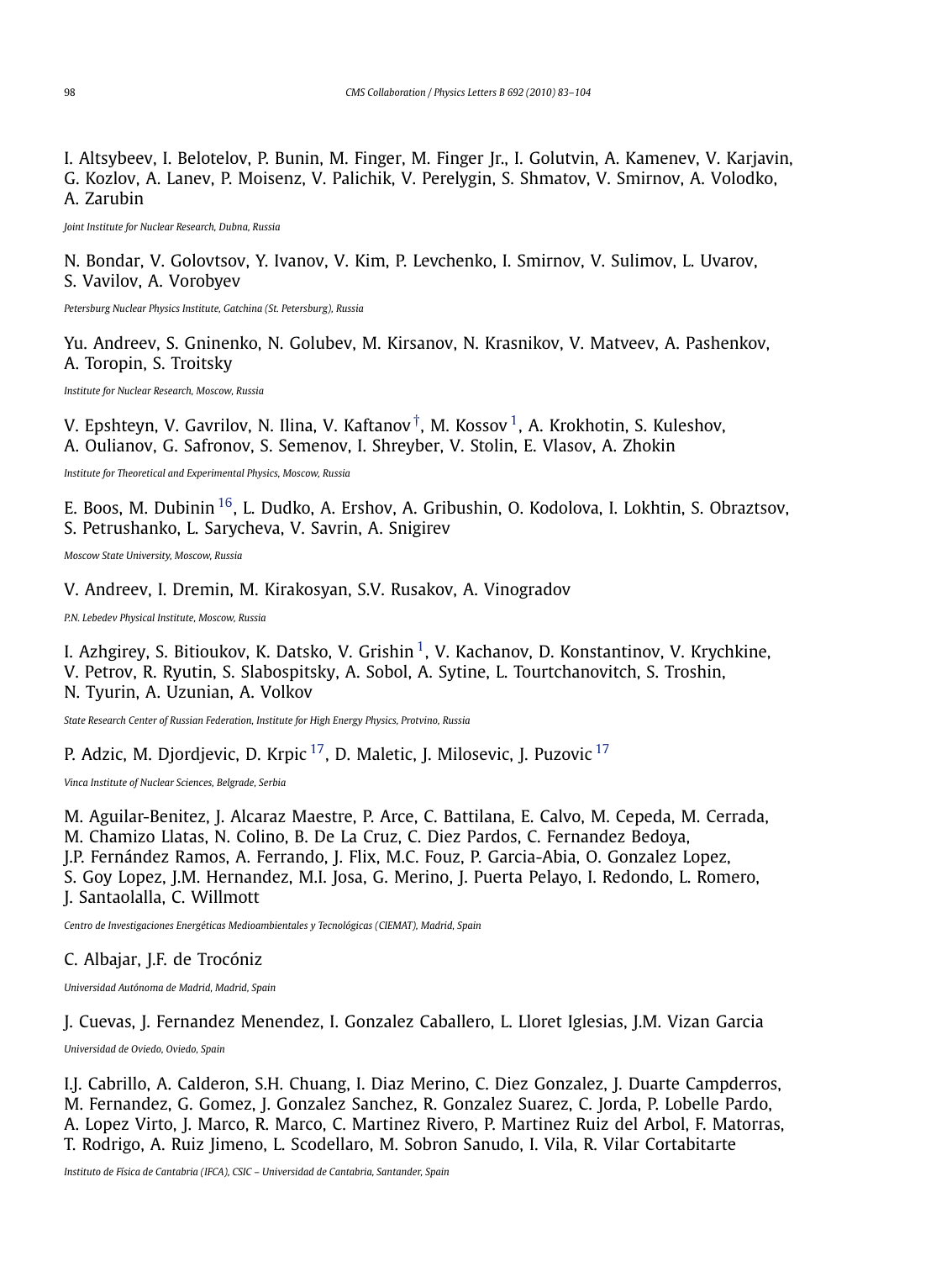D. Abbaneo, E. Auffray, P. Baillon, A.H. Ball, D. Barney, F. Beaudette  $3$ , R. Bellan, D. Benedetti, C. Bernet  $3$ , W. Bialas, P. Bloch, A. Bocci, S. Bolognesi, H. Breuker, G. Brona, K. Bunkowski, T. Camporesi, E. Cano, A. Cattai, G. Cerminara, T. Christiansen, J.A. Coarasa Perez, R. Covarelli, B. Curé, T. Dahms, A. De Roeck, A. Elliott-Peisert, W. Funk, A. Gaddi, S. Gennai, H. Gerwig, D. Gigi, K. Gill, D. Giordano, F. Glege, R. Gomez-Reino Garrido, S. Gowdy, L. Guiducci, M. Hansen, C. Hartl, J. Harvey, B. Hegner, C. Henderson, G. Hesketh, H.F. Hoffmann, A. Honma, V. Innocente, P. Janot, P. Lecoq, C. Leonidopoulos, C. Lourenço, A. Macpherson, T. Mäki, L. Malgeri, M. Mannelli, L. Masetti, G. Mavromanolakis, F. Meijers, S. Mersi, E. Meschi, R. Moser, M.U. Mozer, M. Mulders, E. Nesvold<sup>1</sup>, L. Orsini, E. Perez, A. Petrilli, A. Pfeiffer, M. Pierini, M. Pimiä, A. Racz, G. Rolandi <sup>18</sup>, C. Rovelli <sup>19</sup>, M. Rovere, H. Sakulin, C. Schäfer, C. Schwick, I. Segoni, A. Sharma, P. Siegrist, M. Simon, P. Sphicas <sup>20</sup>, D. Spiga, M. Spiropulu <sup>16</sup>, F. Stöckli, P. Traczyk, P. Tropea, A. Tsirou, G.I. Veres<sup>9</sup>, P. Vichoudis, M. Voutilainen, W.D. Zeuner

*CERN, European Organization for Nuclear Research, Geneva, Switzerland*

W. Bertl, K. Deiters, W. Erdmann, K. Gabathuler, R. Horisberger, Q. Ingram, H.C. Kaestli, S. König, D. Kotlinski, U. Langenegger, F. Meier, D. Renker, T. Rohe, J. Sibille [21,](#page-21-0) A. Starodumov [22](#page-21-0)

*Paul Scherrer Institut, Villigen, Switzerland*

L. Caminada [23,](#page-21-0) Z. Chen, S. Cittolin, G. Dissertori, M. Dittmar, J. Eugster, K. Freudenreich, C. Grab, A. Hervé, W. Hintz, P. Lecomte, W. Lustermann, C. Marchica<sup>23</sup>, P. Meridiani, P. Milenovic<sup>24</sup>, F. Moortgat, A. Nardulli, P. Nef, F. Nessi-Tedaldi, L. Pape, F. Pauss, T. Punz, A. Rizzi, F.J. Ronga, L. Sala, A.K. Sanchez, M.-C. Sawley, D. Schinzel, B. Stieger, L. Tauscher [†](#page-21-0), A. Thea, K. Theofilatos, D. Treille, M. Weber, L. Wehrli, J. Weng

*Institute for Particle Physics, ETH Zurich, Zurich, Switzerland*

C. Amsler, V. Chiochia, S. De Visscher, M. Ivova Rikova, B. Millan Mejias, C. Regenfus, P. Robmann, T. Rommerskirchen, A. Schmidt, D. Tsirigkas, L. Wilke

*Universität Zürich, Zurich, Switzerland*

Y.H. Chang, K.H. Chen, W.T. Chen, A. Go, C.M. Kuo, S.W. Li, W. Lin, M.H. Liu, Y.J. Lu, J.H. Wu, S.S. Yu

*National Central University, Chung-Li, Taiwan*

P. Bartalini, P. Chang, Y.H. Chang, Y.W. Chang, Y. Chao, K.F. Chen, W.-S. Hou, Y. Hsiung, K.Y. Kao, Y.J. Lei, S.W. Lin, R.-S. Lu, J.G. Shiu, Y.M. Tzeng, K. Ueno, C.C. Wang, M. Wang, J.T. Wei

*National Taiwan University (NTU), Taipei, Taiwan*

A. Adiguzel, A. Ayhan, M.N. Bakirci, S. Cerci<sup>25</sup>, Z. Demir, C. Dozen, I. Dumanoglu, E. Eskut, S. Girgis, G. Gökbulut, Y. Güler, E. Gurpinar, I. Hos, E.E. Kangal, T. Karaman, A. Kayis Topaksu, A. Nart, G. Önengüt, K. Ozdemir, S. Ozturk, A. Polatöz, O. Sahin, O. Sengul, K. Sogut [26,](#page-21-0) B. Tali, H. Topakli, D. Uzun, L.N. Vergili, M. Vergili, C. Zorbilmez

*Cukurova University, Adana, Turkey*

I.V. Akin, T. Aliev, S. Bilmis, M. Deniz, H. Gamsizkan, A.M. Guler, K. Ocalan, A. Ozpineci, M. Serin, R. Sever, U.E. Surat, E. Yildirim, M. Zeyrek

*Middle East Technical University, Physics Department, Ankara, Turkey*

M. Deliomeroglu, D. Demir [27,](#page-21-0) E. Gülmez, A. Halu, B. Isildak, M. Kaya [28,](#page-21-0) O. Kaya [28,](#page-21-0) M. Özbek, S. Ozkorucuklu [29,](#page-21-0) N. Sonmez [30](#page-21-0)

*Bogaziçi University, Department of Physics, Istanbul, Turkey*

# L. Levchuk

*National Scientific Center, Kharkov Institute of Physics and Technology, Kharkov, Ukraine*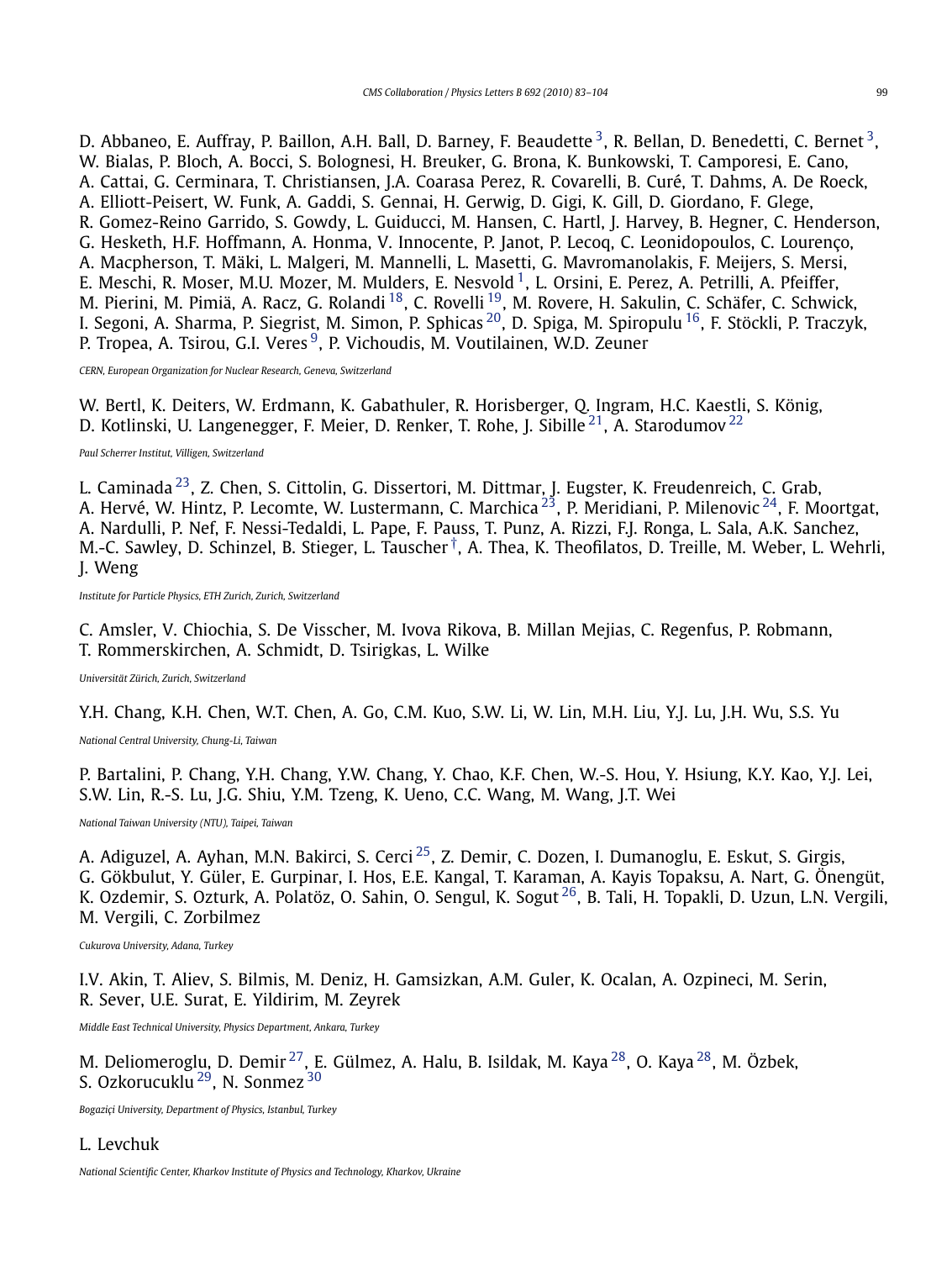P. Bell, F. Bostock, J.J. Brooke, T.L. Cheng, D. Cussans, R. Frazier, J. Goldstein, M. Hansen, G.P. Heath, H.F. Heath, C. Hill, B. Huckvale, J. Jackson, L. Kreczko, C.K. Mackay, S. Metson, D.M. Newbold [31,](#page-21-0) K. Nirunpong, V.J. Smith, S. Ward

*University of Bristol, Bristol, United Kingdom*

L. Basso, K.W. Bell, A. Belyaev, C. Brew, R.M. Brown, B. Camanzi, D.J.A. Cockerill, J.A. Coughlan, K. Harder, S. Harper, B.W. Kennedy, E. Olaiya, D. Petyt, B.C. Radburn-Smith, C.H. Shepherd-Themistocleous, I.R. Tomalin, W.J. Womersley, S.D. Worm

*Rutherford Appleton Laboratory, Didcot, United Kingdom*

R. Bainbridge, G. Ball, J. Ballin, R. Beuselinck, O. Buchmuller, D. Colling, N. Cripps, M. Cutajar, G. Davies, M. Della Negra, C. Foudas, J. Fulcher, D. Futyan, A. Guneratne Bryer, G. Hall, Z. Hatherell, J. Hays, G. Iles, G. Karapostoli, L. Lyons, A.-M. Magnan, J. Marrouche, R. Nandi, J. Nash, A. Nikitenko [22](#page-21-0), A. Papageorgiou, M. Pesaresi, K. Petridis, M. Pioppi<sup>32</sup>, D.M. Raymond, N. Rompotis, A. Rose, M.J. Ryan, C. Seez, P. Sharp, A. Sparrow, M. Stoye, A. Tapper, S. Tourneur, M. Vazquez Acosta, T. Virdee <sup>[1](#page-21-0)</sup>, S. Wakefield, D. Wardrope, T. Whyntie

*Imperial College, University of London, London, United Kingdom*

M. Barrett, M. Chadwick, J.E. Cole, P.R. Hobson, A. Khan, P. Kyberd, D. Leslie, I.D. Reid, L. Teodorescu

*Brunel University, Uxbridge, United Kingdom*

T. Bose, A. Clough, A. Heister, J.St. John, P. Lawson, D. Lazic, J. Rohlf, L. Sulak

*Boston University, Boston, USA*

J. Andrea, A. Avetisyan, S. Bhattacharya, J.P. Chou, D. Cutts, S. Esen, U. Heintz, S. Jabeen, G. Kukartsev, G. Landsberg, M. Narain, D. Nguyen, T. Speer, K.V. Tsang

*Brown University, Providence, USA*

M.A. Borgia, R. Breedon, M. Calderon De La Barca Sanchez, D. Cebra, M. Chertok, J. Conway, P.T. Cox, J. Dolen, R. Erbacher, E. Friis, W. Ko, A. Kopecky, R. Lander, H. Liu, S. Maruyama, T. Miceli, M. Nikolic, D. Pellett, J. Robles, T. Schwarz, M. Searle, J. Smith, M. Squires, M. Tripathi, R. Vasquez Sierra, C. Veelken

*University of California, Davis, Davis, USA*

V. Andreev, K. Arisaka, D. Cline, R. Cousins, A. Deisher, S. Erhan<sup>1</sup>, C. Farrell, M. Felcini, J. Hauser, M. Ignatenko, C. Jarvis, C. Plager, G. Rakness, P. Schlein [†,](#page-21-0) J. Tucker, V. Valuev, R. Wallny

*University of California, Los Angeles, Los Angeles, USA*

J. Babb, R. Clare, J. Ellison, J.W. Gary, G. Hanson, G.Y. Jeng, S.C. Kao, F. Liu, H. Liu, A. Luthra, H. Nguyen, G. Pasztor  $^{33}$ , A. Satpathy, B.C. Shen  $^{\dagger}$ , R. Stringer, J. Sturdy, S. Sumowidagdo, R. Wilken, S. Wimpenny

*University of California, Riverside, Riverside, USA*

W. Andrews, J.G. Branson, E. Dusinberre, D. Evans, F. Golf, A. Holzner, R. Kelley, M. Lebourgeois, J. Letts, B. Mangano, J. Muelmenstaedt, S. Padhi, C. Palmer, G. Petrucciani, H. Pi, M. Pieri, R. Ranieri, M. Sani, V. Sharma<sup>1</sup>, S. Simon, Y. Tu, A. Vartak, F. Würthwein, A. Yagil

*University of California, San Diego, La Jolla, USA*

D. Barge, M. Blume, C. Campagnari, M. D'Alfonso, T. Danielson, J. Garberson, J. Incandela, C. Justus, P. Kalavase, S.A. Koay, D. Kovalskyi, V. Krutelyov, J. Lamb, S. Lowette, V. Pavlunin, F. Rebassoo, J. Ribnik, J. Richman, R. Rossin, D. Stuart, W. To, J.R. Vlimant, M. Witherell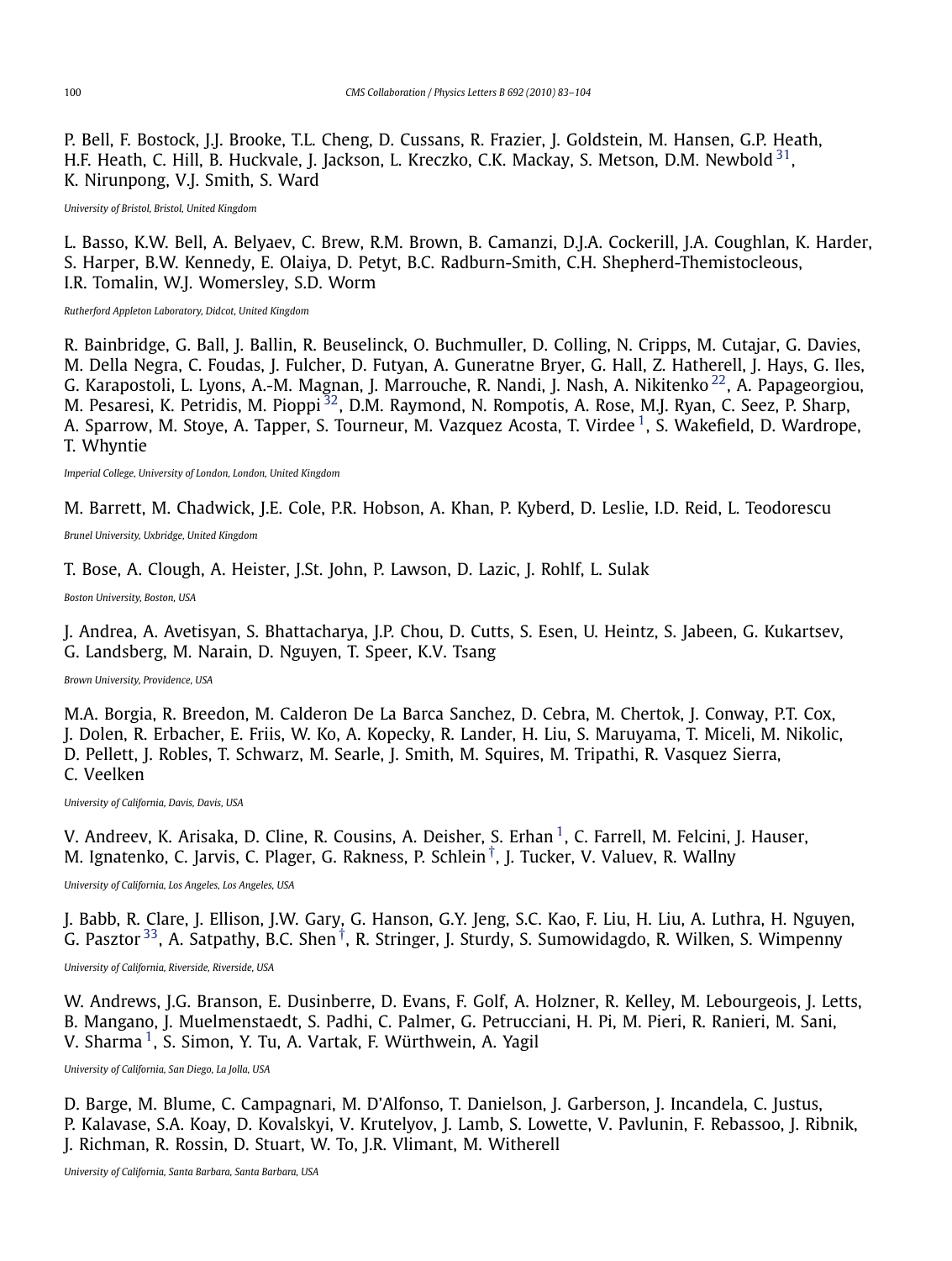A. Bornheim, J. Bunn, M. Gataullin, D. Kcira, V. Litvine, Y. Ma, H.B. Newman, C. Rogan, K. Shin, V. Timciuc, J. Veverka, R. Wilkinson, Y. Yang, R.Y. Zhu

*California Institute of Technology, Pasadena, USA*

B. Akgun, R. Carroll, T. Ferguson, D.W. Jang, S.Y. Jun, M. Paulini, J. Russ, N. Terentyev, H. Vogel, I. Vorobiev

*Carnegie Mellon University, Pittsburgh, USA*

J.P. Cumalat, M.E. Dinardo, B.R. Drell, W.T. Ford, B. Heyburn, E. Luiggi Lopez, U. Nauenberg, J.G. Smith, K. Stenson, K.A. Ulmer, S.R. Wagner, S.L. Zang

*University of Colorado at Boulder, Boulder, USA*

L. Agostino, J. Alexander, F. Blekman, A. Chatterjee, S. Das, N. Eggert, L.J. Fields, L.K. Gibbons, B. Heltsley, W. Hopkins, A. Khukhunaishvili, B. Kreis, V. Kuznetsov, G. Nicolas Kaufman, J.R. Patterson, D. Puigh, D. Riley, A. Ryd, X. Shi, W. Sun, W.D. Teo, J. Thom, J. Thompson, J. Vaughan, Y. Weng, P. Wittich

*Cornell University, Ithaca, USA*

A. Biselli, G. Cirino, D. Winn

*Fairfield University, Fairfield, USA*

S. Abdullin, M. Albrow, J. Anderson, G. Apollinari, M. Atac, J.A. Bakken, S. Banerjee, L.A.T. Bauerdick, A. Beretvas, J. Berryhill, P.C. Bhat, I. Bloch, F. Borcherding, K. Burkett, J.N. Butler, V. Chetluru, H.W.K. Cheung, F. Chlebana, S. Cihangir, M. Demarteau, D.P. Eartly, V.D. Elvira, I. Fisk, J. Freeman, Y. Gao, E. Gottschalk, D. Green, O. Gutsche, A. Hahn, J. Hanlon, R.M. Harris, E. James, H. Jensen, M. Johnson, U. Joshi, R. Khatiwada, B. Kilminster, B. Klima, K. Kousouris, S. Kunori, S. Kwan, P. Limon, R. Lipton, J. Lykken, K. Maeshima, J.M. Marraffino, D. Mason, P. McBride, T. McCauley, T. Miao, K. Mishra, S. Mrenna, Y. Musienko <sup>34</sup>, C. Newman-Holmes, V. O'Dell, S. Popescu, R. Pordes, O. Prokofyev, N. Saoulidou, E. Sexton-Kennedy, S. Sharma, R.P. Smith [†,](#page-21-0) A. Soha, W.J. Spalding, L. Spiegel, P. Tan, L. Taylor, S. Tkaczyk, L. Uplegger, E.W. Vaandering, R. Vidal, J. Whitmore, W. Wu, F. Yumiceva, J.C. Yun

*Fermi National Accelerator Laboratory, Batavia, USA*

D. Acosta, P. Avery, D. Bourilkov, M. Chen, G.P. Di Giovanni, D. Dobur, A. Drozdetskiy, R.D. Field, Y. Fu, I.K. Furic, J. Gartner, B. Kim, S. Klimenko, J. Konigsberg, A. Korytov, K. Kotov, A. Kropivnitskaya, T. Kypreos, K. Matchev, G. Mitselmakher, Y. Pakhotin, J. Piedra Gomez, C. Prescott, R. Remington, M. Schmitt, B. Scurlock, P. Sellers, D. Wang, J. Yelton, M. Zakaria

*University of Florida, Gainesville, USA*

C. Ceron, V. Gaultney, L. Kramer, L.M. Lebolo, S. Linn, P. Markowitz, G. Martinez, D. Mesa, J.L. Rodriguez

*Florida International University, Miami, USA*

T. Adams, A. Askew, J. Chen, B. Diamond, S.V. Gleyzer, J. Haas, S. Hagopian, V. Hagopian, M. Jenkins, K.F. Johnson, H. Prosper, S. Sekmen, V. Veeraraghavan

*Florida State University, Tallahassee, USA*

M.M. Baarmand, S. Guragain, M. Hohlmann, H. Kalakhety, H. Mermerkaya, R. Ralich, I. Vodopiyanov

*Florida Institute of Technology, Melbourne, USA*

M.R. Adams, I.M. Anghel, L. Apanasevich, V.E. Bazterra, R.R. Betts, J. Callner, R. Cavanaugh, C. Dragoiu, E.J. Garcia-Solis, C.E. Gerber, D.J. Hofman, S. Khalatian, F. Lacroix, E. Shabalina, A. Smoron, D. Strom, N. Varelas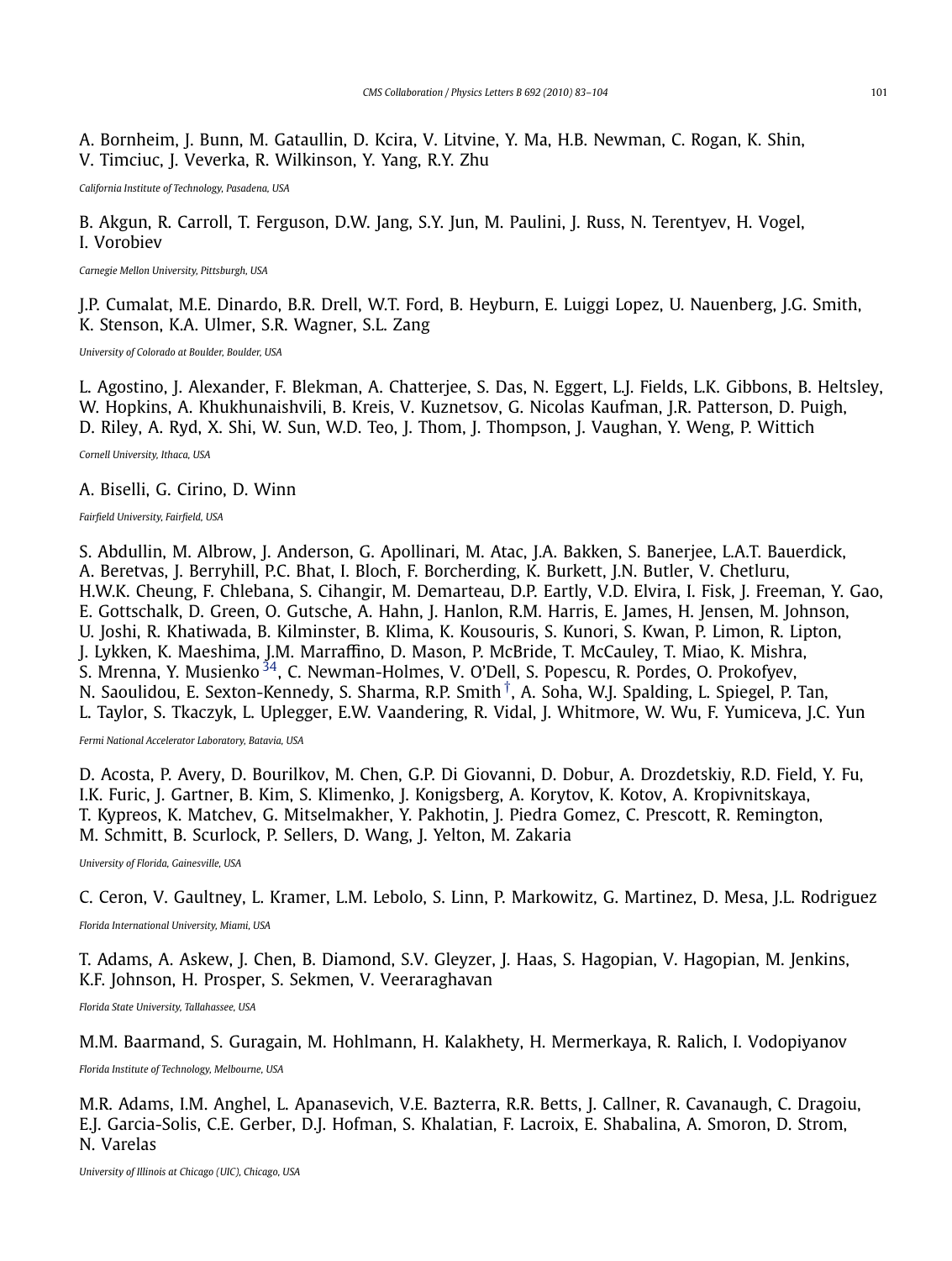U. Akgun, E.A. Albayrak, B. Bilki, K. Cankocak <sup>35</sup>, W. Clarida, F. Duru, C.K. Lae, E. McCliment, J.-P. Merlo, A. Mestvirishvili, A. Moeller, J. Nachtman, C.R. Newsom, E. Norbeck, J. Olson, Y. Onel, F. Ozok, S. Sen, J. Wetzel, T. Yetkin, K. Yi

*The University of Iowa, Iowa City, USA*

B.A. Barnett, B. Blumenfeld, A. Bonato, C. Eskew, D. Fehling, G. Giurgiu, A.V. Gritsan, Z.J. Guo, G. Hu, P. Maksimovic, S. Rappoccio, M. Swartz, N.V. Tran, A. Whitbeck

*Johns Hopkins University, Baltimore, USA*

P. Baringer, A. Bean, G. Benelli, O. Grachov, M. Murray, V. Radicci, S. Sanders, J.S. Wood, V. Zhukova

*The University of Kansas, Lawrence, USA*

D. Bandurin, T. Bolton, I. Chakaberia, A. Ivanov, K. Kaadze, Y. Maravin, S. Shrestha, I. Svintradze, Z. Wan

*Kansas State University, Manhattan, USA*

#### J. Gronberg, D. Lange, D. Wright

*Lawrence Livermore National Laboratory, Livermore, USA*

D. Baden, M. Boutemeur, S.C. Eno, D. Ferencek, N.J. Hadley, R.G. Kellogg, M. Kirn, A.C. Mignerey, K. Rossato, P. Rumerio, F. Santanastasio, A. Skuja, J. Temple, M.B. Tonjes, S.C. Tonwar, E. Twedt

*University of Maryland, College Park, USA*

B. Alver, G. Bauer, J. Bendavid, W. Busza, E. Butz, I.A. Cali, M. Chan, D. D'Enterria, P. Everaerts, G. Gomez Ceballos, M. Goncharov, K.A. Hahn, P. Harris, Y. Kim, M. Klute, Y.-J. Lee, W. Li, C. Loizides, P.D. Luckey, T. Ma, S. Nahn, C. Paus, C. Roland, G. Roland, M. Rudolph, G.S.F. Stephans, K. Sumorok, K. Sung, E.A. Wenger, B. Wyslouch, S. Xie, Y. Yilmaz, A.S. Yoon, M. Zanetti

*Massachusetts Institute of Technology, Cambridge, USA*

P. Cole, S.I. Cooper, P. Cushman, B. Dahmes, A. De Benedetti, P.R. Dudero, G. Franzoni, J. Haupt, K. Klapoetke, Y. Kubota, J. Mans, V. Rekovic, R. Rusack, M. Sasseville, A. Singovsky

*University of Minnesota, Minneapolis, USA*

L.M. Cremaldi, R. Godang, R. Kroeger, L. Perera, R. Rahmat, D.A. Sanders, P. Sonnek, D. Summers *University of Mississippi, University, USA*

K. Bloom, S. Bose, J. Butt, D.R. Claes, A. Dominguez, M. Eads, J. Keller, T. Kelly, I. Kravchenko, J. Lazo-Flores, C. Lundstedt, H. Malbouisson, S. Malik, G.R. Snow

*University of Nebraska-Lincoln, Lincoln, USA*

U. Baur, I. Iashvili, A. Kharchilava, A. Kumar, K. Smith, M. Strang, J. Zennamo

*State University of New York at Buffalo, Buffalo, USA*

G. Alverson, E. Barberis, D. Baumgartel, O. Boeriu, S. Reucroft, J. Swain, D. Wood, J. Zhang

*Northeastern University, Boston, USA*

```
A. Anastassov, A. Kubik, R.A. Ofierzynski, A. Pozdnyakov, M. Schmitt, S. Stoynev, M. Velasco, S. Won
```
*Northwestern University, Evanston, USA*

L. Antonelli, D. Berry, M. Hildreth, C. Jessop, D.J. Karmgard, J. Kolb, T. Kolberg, K. Lannon, S. Lynch, N. Marinelli, D.M. Morse, R. Ruchti, J. Slaunwhite, N. Valls, J. Warchol, M. Wayne, J. Ziegler

*University of Notre Dame, Notre Dame, USA*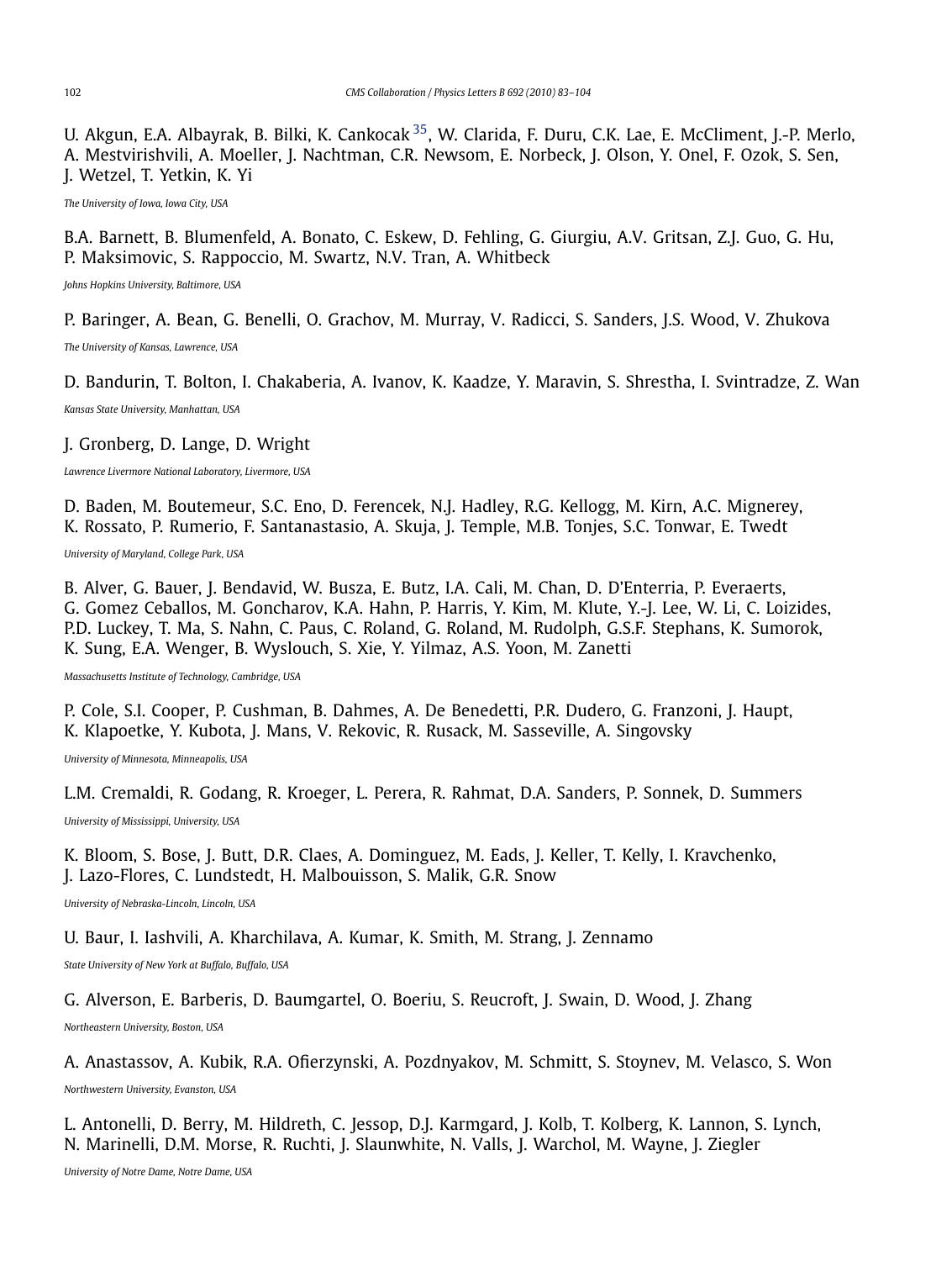# B. Bylsma, L.S. Durkin, J. Gu, P. Killewald, T.Y. Ling, G. Williams

*The Ohio State University, Columbus, USA*

N. Adam, E. Berry, P. Elmer, D. Gerbaudo, V. Halyo, A. Hunt, J. Jones, E. Laird, D. Lopes Pegna, D. Marlow, T. Medvedeva, M. Mooney, J. Olsen, P. Piroué, D. Stickland, C. Tully, J.S. Werner, A. Zuranski

*Princeton University, Princeton, USA*

J.G. Acosta, X.T. Huang, A. Lopez, H. Mendez, S. Oliveros, J.E. Ramirez Vargas, A. Zatzerklyaniy

*University of Puerto Rico, Mayaguez, USA*

E. Alagoz, V.E. Barnes, G. Bolla, L. Borrello, D. Bortoletto, A. Everett, A.F. Garfinkel, Z. Gecse, L. Gutay, M. Jones, O. Koybasi, A.T. Laasanen, N. Leonardo, C. Liu, V. Maroussov, P. Merkel, D.H. Miller, N. Neumeister, K. Potamianos, I. Shipsey, D. Silvers, H.D. Yoo, J. Zablocki, Y. Zheng

*Purdue University, West Lafayette, USA*

P. Jindal, N. Parashar

*Purdue University Calumet, Hammond, USA*

V. Cuplov, K.M. Ecklund, F.J.M. Geurts, J.H. Liu, J. Morales, B.P. Padley, R. Redjimi, J. Roberts

*Rice University, Houston, USA*

B. Betchart, A. Bodek, Y.S. Chung, P. de Barbaro, R. Demina, H. Flacher, A. Garcia-Bellido, Y. Gotra, J. Han, A. Harel, D.C. Miner, D. Orbaker, G. Petrillo, D. Vishnevskiy, M. Zielinski

*University of Rochester, Rochester, USA*

A. Bhatti, L. Demortier, K. Goulianos, K. Hatakeyama, G. Lungu, C. Mesropian, M. Yan

*The Rockefeller University, New York, USA*

O. Atramentov, Y. Gershtein, R. Gray, E. Halkiadakis, D. Hidas, D. Hits, A. Lath, K. Rose, S. Schnetzer, S. Somalwar, R. Stone, S. Thomas

*Rutgers, the State University of New Jersey, Piscataway, USA*

G. Cerizza, M. Hollingsworth, S. Spanier, Z.C. Yang, A. York

*University of Tennessee, Knoxville, USA*

J. Asaadi, R. Eusebi, J. Gilmore, A. Gurrola, T. Kamon, V. Khotilovich, R. Montalvo, C.N. Nguyen, J. Pivarski, A. Safonov, S. Sengupta, D. Toback, M. Weinberger

*Texas A&M University, College Station, USA*

N. Akchurin, C. Bardak, J. Damgov, C. Jeong, K. Kovitanggoon, S.W. Lee, P. Mane, Y. Roh, A. Sill, I. Volobouev, R. Wigmans, E. Yazgan

*Texas Tech University, Lubbock, USA*

E. Appelt, E. Brownson, D. Engh, C. Florez, W. Gabella, W. Johns, P. Kurt, C. Maguire, A. Melo, P. Sheldon, J. Velkovska

*Vanderbilt University, Nashville, USA*

M.W. Arenton, M. Balazs, M. Buehler, S. Conetti, B. Cox, R. Hirosky, A. Ledovskoy, C. Neu, R. Yohay